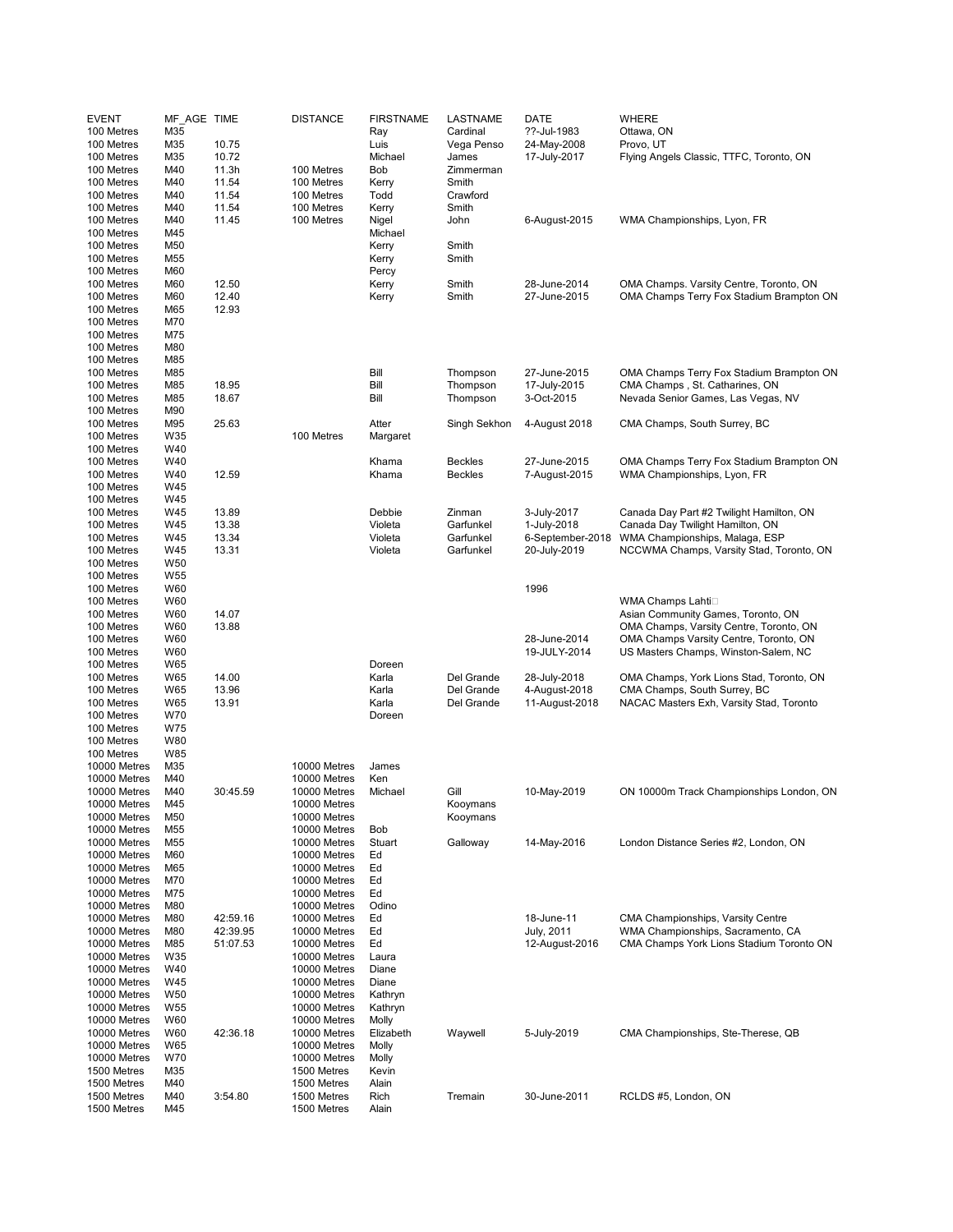| 1500 Metres                | M45                    | 4:16.19□ | 1500 Metres                | Ray                 |                |                 |                                          |
|----------------------------|------------------------|----------|----------------------------|---------------------|----------------|-----------------|------------------------------------------|
| 1500 Metres                | M50                    |          | 1500 Metres                |                     | Kooymans       |                 |                                          |
| 1500 Metres                | M50                    | 4:19.71  | 1500 Metres                | Chris               | Deighan        | 18-June-11      | CMA Champs, Varsity Centre               |
| 1500 Metres                | M50                    | 4:19.71  | 1500 Metres                | Chris               | Deighan        | July, 2011      | WMA Championships, Sacramento, CA        |
| 1500 Metres<br>1500 Metres | M50                    | 4:18.26  | 1500 Metres                | Paul                | Osland         | 14-July-2015    | Hamilton Twilight #2, Hamilton, ON       |
| 1500 Metres                | M50<br>M55             | 4:16.34  | 1500 Metres<br>1500 Metres | Paul<br>Cliff       | Osland         | 5-November-2016 | WMA Championships, Perth, AU             |
| 1500 Metres                | M55                    | 4:28.22  | 1500 Metres                | Chris               | Deighan        | 21-June-2015    | RCLDS #4, 1500m Night, London, ON        |
| 1500 Metres                | M55                    | 4:27.10  | 1500 Metres                | Stuart              | Galloway       | 19-June-2016    | RCLDS #3, 1500m Night, London, ON        |
| 1500 Metres                | M55                    | 4:22.25  | 1500 Metres                | Jim                 | <b>Dyck</b>    | 12-Sept-2020    | NOC Mini Meet #2, St Catharines, ON      |
| 1500 Metres                | M60                    |          | 1500 Metres                | Earl                |                |                 |                                          |
| 1500 Metres                | M65                    |          | 1500 Metres                | Ed                  |                |                 |                                          |
| 1500 Metres                | M70                    |          | 1500 Metres                | Ed                  |                |                 |                                          |
| 1500 Metres                | M75                    |          | 1500 Metres                | Ed                  |                |                 |                                          |
| 1500 Metres                | M80                    |          | 1500 Metres                | Robert              |                |                 |                                          |
| 1500 Metres                | M80                    |          | 1500 Metres                | Ed                  |                | 5-June-2011     |                                          |
| 1500 Metres                | M80                    | 5:48.93  | 1500 Metres                | Ed                  |                | July, 2011      | WMA Championships, Sacramento, CA        |
| 1500 Metres                | M85                    | 6:51.86  | 1500 Metres                | Ed                  |                | 30-July-2016    | OMA Champs, Varsity Centre, Toronto, ON  |
| 1500 Metres                | M85                    | 6:38.23  | 1500 Metres                | Ed                  |                | 13-August-2016  | CMA Champs York Lions Stadium Toronto ON |
| 1500 Metres                | W35                    |          | 1500 Metres                | Janet               |                |                 |                                          |
| 1500 Metres                | W35                    | 4:07.70  | 1500 Metres                | Sasha               | Gollish        | 18-May-2017     | USATF Distance Classic, Los Angeles, CA  |
| 1500 Metres                | W40                    |          | 1500 Metres                | Cecelia             |                |                 |                                          |
| 1500 Metres                | W40                    | 4:42.78  | 1500 Metres                | Sarah               | Nagy           | 15-16-June-2013 | Ont National Standards Meet, Toronto, ON |
| 1500 Metres                | W45                    |          | 1500 Metres                | Diane               |                |                 |                                          |
| 1500 Metres                | W45                    | 4:54.26  | 1500 Metres                | Annie               | <b>Bunting</b> | 23-July-2011    | WMA Championships, Sacramento, CA        |
| 1500 Metres                | W45                    | 4:47.88  | 1500 Metres                | Courtney            | Babcock        | 16-Sept-2018    | WMA Championships, Malaga, ESP           |
| 1500 Metres                | W <sub>50</sub>        |          | 1500 Metres                | Christine           |                |                 |                                          |
| 1500 Metres                | W <sub>50</sub>        | 5:14.73  | 1500 Metres                | Annie               | <b>Bunting</b> | 18-July-2015    | CMA Champs, St. Catharines, ON           |
| 1500 Metres                | W <sub>50</sub>        | 5:01.73  | 1500 Metres                | Annie               | <b>Bunting</b> | 14-August-2015  | WMA Championships, Lyon, FR              |
| 1500 Metres                | W <sub>50</sub>        | 5:01.38  | 1500 Metres                | Liz                 | Maguire        | 19-June-2019    | Ottawa Twilight #2, Ottawa ON            |
| 1500 Metres<br>1500 Metres | W <sub>55</sub><br>W60 |          | 1500 Metres<br>1500 Metres | Kathryn             |                |                 |                                          |
| 1500 Metres                | W60                    | 5:36.84  | 1500 Metres                | Jean<br>Rita        | Quibell        | 13-August-2016  | CMA Champs York Lions Stadium Toronto ON |
| 1500 Metres                | W65                    |          | 1500 Metres                | Jean                |                |                 |                                          |
| 1500 Metres                | W70                    |          | 1500 Metres                | Jean                |                |                 |                                          |
| 1500M RW                   | M40                    |          | 1500 Metres                | Jianping            |                | 07/20/2010      | CMA Championships TTFC Toronto ON        |
| 200 Metres                 | M35                    |          |                            |                     |                |                 | N/A                                      |
| 200 Metres                 | M35                    |          |                            |                     |                |                 |                                          |
| 200 Metres                 | M40                    |          |                            |                     |                |                 |                                          |
| 200 Metres                 | M40                    |          |                            | Lawrence            | Williams       | July, 2011      | WMA Championships, Sacramento, CA        |
| 200 Metres                 | M45                    |          |                            |                     |                |                 |                                          |
| 200 Metres                 | M50                    |          |                            |                     |                |                 |                                          |
| 200 Metres                 | M <sub>55</sub>        |          |                            |                     |                |                 |                                          |
| 200 Metres                 | M60                    |          |                            |                     |                |                 |                                          |
| 200 Metres                 | M60                    | 25.72    |                            |                     |                | 13-July-2014    | CMA Champs, Varsity Centre, Toronto, ON  |
| 200 Metres                 | M65                    |          |                            |                     |                |                 |                                          |
| 200 Metres                 | M65                    |          |                            |                     |                |                 |                                          |
| 200 Metres                 | M70                    |          |                            | Earl                | Fee            |                 |                                          |
| 200 Metres                 | M70                    | 28.48    |                            |                     |                | 13-July-2014    | CMA Champs, Varsity Centre, Toronto, ON  |
| 200 Metres                 | M75                    |          |                            | Earl                | Fee            |                 |                                          |
| 200 Metres                 | M80                    |          |                            |                     | Ernesaks       |                 |                                          |
| 200 Metres                 | M80                    | 32.35    |                            | Earl                | Fee            | August 2010     | NCCWMA Championships, Mayaguez PR        |
| 200 Metres                 | M85                    |          |                            | Karl                |                |                 |                                          |
| 200 Metres                 | M85                    | 35.69    |                            | Earl                | Fee            | 17-20 July-2014 | US Outdoor Champs, Winston-Salem, NC     |
| 200 Metres                 | M90                    | 39.34    |                            | Earl                | Fee            | 21-July-2019    | NCCWMA Champs, Varsity Stad, Toronto, ON |
| 200 Metres                 | M95                    | 52.87    |                            | Atter Singh         | Sekhon         | 5-August-2018   | CMA Champs, South Surrey, BC             |
| 200 Metres<br>200 Metres   | W35<br>W40             |          |                            | Margaret<br>Deborah |                |                 |                                          |
| 200 Metres                 | W40                    |          |                            | Khama               | <b>Beckles</b> | 18-July-2015    | CMA Champs, St. Catharines, ON           |
| 200 Metres                 | W40                    |          |                            | Khama               | <b>Beckles</b> | 10-August-2015  | WMA Championships, Lyon, FR              |
| 200 Metres                 | W45                    |          |                            | Eveline             |                |                 |                                          |
| 200 Metres                 | W45                    | 29.58    |                            | Nancy               | Catton         | 31-May-2015     | Speed River Inferno, Guelph, ON          |
| 200 Metres                 | W45                    | 29.34    |                            | Nancy               | Catton         | 31-July-2016    | OMA Champs, Varsity Centre, Toronto, ON  |
| 200 Metres                 | W45                    | 29.33    |                            | Debbie              | Zinman         | 6-August-2017   | OMA Champs, Varsity Centre, Toronto, ON  |
| 200 Metres                 | W45                    | 28.92    |                            | Debbie              | Zinman         | 12-August-2017  | NCCWMA Champs York Lions Stad Toronto ON |
| 200 Metres                 | W45                    | 27.62    |                            | Violeta             | Garfunkel      | 1-July-2018     | Canada Day Twilight, Hamilton, ON        |
| 200 Metres                 | W45                    | 27.59    |                            | Violeta             | Garfunkel      | 20-July-2019    | NCCWMA Champs, Varsity Stad, Toronto, ON |
| 200 Metres                 | W <sub>50</sub>        |          |                            | Karla               |                |                 |                                          |
| 200 Metres                 | W <sub>55</sub>        |          |                            | Karla               |                |                 |                                          |
| 200 Metres                 | W <sub>55</sub>        | 27.74    |                            | Karla               |                | 08-July-2012    | Flying Angels T&F Classic, Toronto, ON   |
| 200 Metres                 | W60                    |          |                            | Rhona               |                |                 |                                          |
| 200 Metres                 | W60                    | 29.28    |                            | Karla               |                | 23-June-2013    | Asian Community Games, Toronto, ON       |
| 200 Metres                 | W60                    | 28.58    |                            | Karla               |                | 7-July-2013     | OMA Champs, Varsity Centre, Toronto, ON  |
| 200 Metres                 | W60                    | 28.11    |                            | Karla               |                | October, 2013   | WMA Championships, Porto Alegre, BR      |
| 200 Metres                 | W65                    |          |                            | Doreen              |                |                 |                                          |
| 200 Metres                 | W65                    |          |                            | Karla               | Del Grande     | 24-July-2018    | YUTC Twilight #8, TTFC, Toronto, ON      |
| 200 Metres                 | W65                    |          |                            | Karla               | Del Grande     | 5-August-2018   | CMA Champs, South Surrey, BC             |
| 200 Metres                 | W70                    |          |                            | Elga                |                |                 |                                          |
| 200 Metres                 | W75                    |          |                            | Isobel              |                |                 |                                          |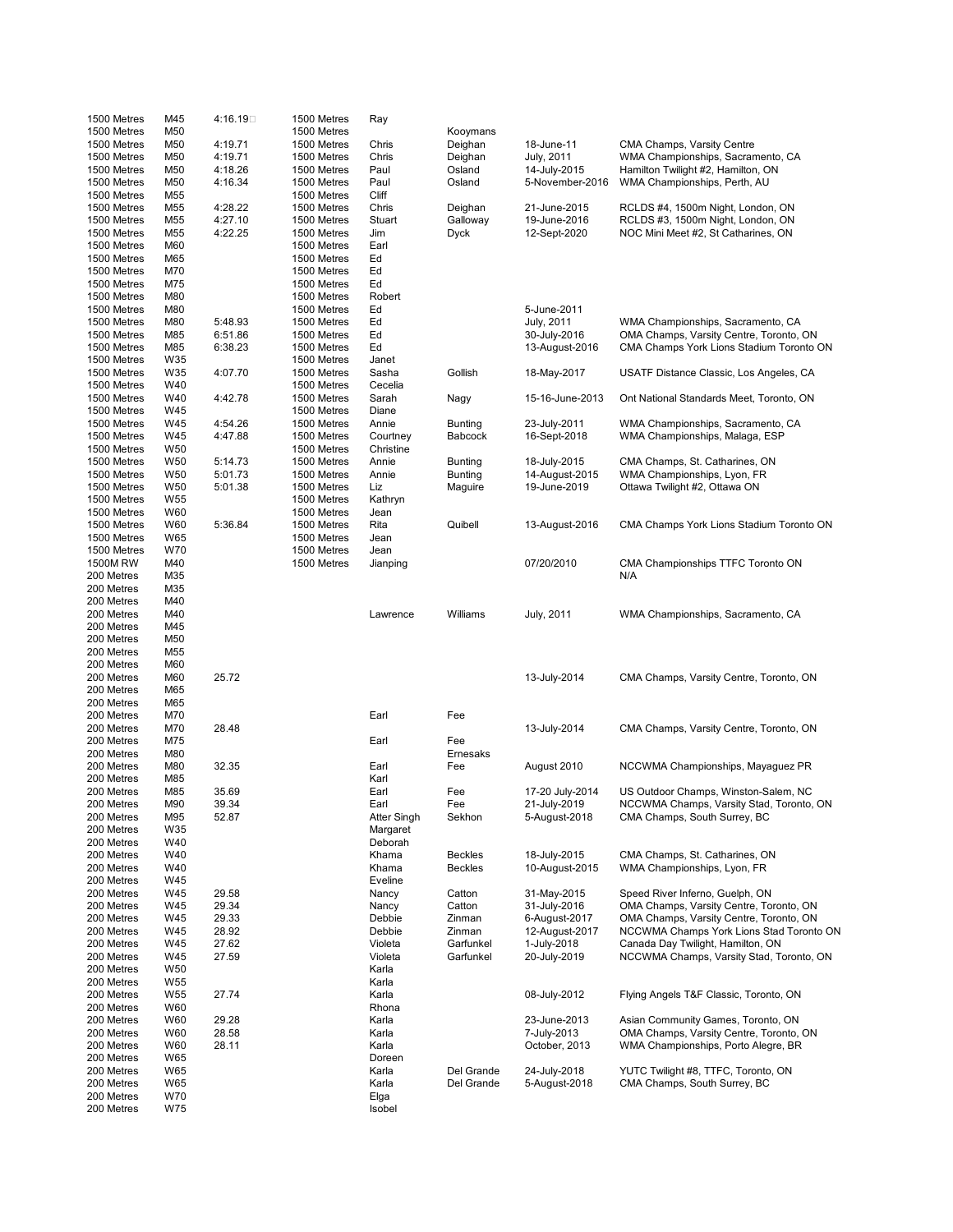| 200 Metres               | W80             |           |                          | Isobel         |          |                              |                                                                                     |
|--------------------------|-----------------|-----------|--------------------------|----------------|----------|------------------------------|-------------------------------------------------------------------------------------|
| 400 Metres               | M35             |           | 400 Metres               | Ray            |          |                              |                                                                                     |
| 400 Metres               | M40             |           | 400 Metres               | lan            |          |                              |                                                                                     |
| 400 Metres               | M45             |           | 400 Metres               | Mike           |          |                              |                                                                                     |
| 400 Metres               | M50             |           | 400 Metres               | Kerry          |          |                              |                                                                                     |
| 400 Metres               | M50             | 54.10     | 400 Metres               | Mike           |          | 25-October-2013              | WMA Championships, Porto Alegre, BR                                                 |
| 400 Metres               | M50             | 53.57     | 400 Metres               | Mike           |          | 27-May-2014                  | Twighlight #3, Varsity Centre, Toronto,                                             |
| 400 Metres               | M50             | 53.07     | 400 Metres               | Mike           |          | 19-July-2014                 | US Masters Champs, Winston-Salem, NC                                                |
| 400 Metres               | M <sub>55</sub> |           | 400 Metres               | Bill           |          |                              |                                                                                     |
| 400 Metres               | M <sub>55</sub> | 55.65     | 400 Metres               | Mike           |          | 26-May-2019                  | Hamilton Twilight #1, Hamilton, ON                                                  |
| 400 Metres               | M60             |           | 400 Metres               | Earl           |          |                              |                                                                                     |
| 400 Metres               | M65             |           | 400 Metres               | Earl           |          |                              |                                                                                     |
| 400 Metres               | M70             |           | 400 Metres               | Earl           |          |                              |                                                                                     |
| 400 Metres<br>400 Metres | M75             |           | 400 Metres               | Earl           |          |                              |                                                                                     |
|                          | M80<br>M85      |           | 400 Metres               | Earl           |          | 6-7-June-2014                |                                                                                     |
| 400 Metres               |                 |           | 400 Metres               | Earl           |          |                              |                                                                                     |
| 400 Metres<br>400 Metres | M85<br>M90      | 2:27.64   | 400 Metres<br>400 Metres | Earl<br>Vattan | Gill     | 12-July-2014<br>28-July-2018 | CMA Champs, Varsity Centre, Toronto, ON<br>OMA Champs, York Lions Stad, Toronto, ON |
| 400 Metres               | M90             | 1:29.15   | 400 Metres               | Earl           |          | 19-July-2019                 | NCCWMA Championships, TTFC, Toronto, ON                                             |
| 400 Metres               | M95             | 2:35.90   | 400 Metres               | Atter Singh    | Sekhon   | 4-August-2018                | CMA Champs, South Surrey, BC                                                        |
| 400 Metres               | W35             |           | 400 Metres               | Maureen        |          |                              |                                                                                     |
| 400 Metres               | W35             |           | 400 Metres               | Sarah          | Katz     | 27-May-2014                  | Twilight #3, Varsity Centre, Toronto, ON                                            |
| 400 Metres               | W40             |           | 400 Metres               | Maureen        |          |                              |                                                                                     |
| 400 Metres               | W45             |           | 400 Metres               | Faith          |          |                              |                                                                                     |
| 400 Metres               | W45             |           | 400 Metres               | Nancy          | Catton   | 12-August-2015               | WMA Championships, Lyon, FR                                                         |
| 400 Metres               | W <sub>50</sub> |           | 400 Metres               | Karla          |          |                              |                                                                                     |
| 400 Metres               | W <sub>55</sub> |           | 400 Metres               | Karla          |          |                              |                                                                                     |
| 400 Metres               | W <sub>55</sub> |           | 400 Metres               | Karla          |          | 23-June-2012                 | Asian Community Games, TTFC, Toronto, ON                                            |
| 400 Metres               | W60             |           | 400 Metres               | Jean           |          |                              |                                                                                     |
| 400 Metres               | W60             |           | 400 Metres               | Karla          |          | 6-July-2013                  | OMA Champs, Varsity Centre, Toronto, ON                                             |
| 400 Metres               | W60             |           | 400 Metres               | Karla          |          | October, 2013                | WMA Championships, Porto Alegre, BR                                                 |
| 400 Metres               | W65             |           | 400 Metres               | Jean           |          |                              |                                                                                     |
| 400 Metres               | W65             |           | 400 Metres               | Karla          |          | 17-July-2018                 | YUTC Twilight #7 York Lions Stad Toronto                                            |
| 400 Metres               | W65             |           | 400 Metres               | Karla          |          | 28-July-2018                 | OMA Champs, York Lions Stad, Toronto, ON                                            |
| 400 Metres               | W65             |           | 400 Metres               | Karla          |          | 4-August-2018                | CMA Champs, South Surrey, BC                                                        |
| 400 Metres               | W65             |           | 400 Metres               | Karla          |          | 14-Sept-2018                 | WMA Championships, Malaga, ESP                                                      |
| 400 Metres               | W65             |           | 400 Metres               | Karla          |          | 12-July-2019                 | AO Champs Series #3, TTFC, Toronto, ON                                              |
| 400 Metres               | W70             |           | 400 Metres               | Jean           |          |                              |                                                                                     |
| 400 Metres               | W75             |           | 400 Metres               | Isobel         |          |                              |                                                                                     |
| 400 Metres               | W75             | 1:52.47   | 400 Metres               | Maureen        | Teixeira | 28-July-2018                 | OMA Champs, York Lions Stad, Toronto, ON                                            |
| 5000 Metres              | M35             |           | 5000 Metres              | Kevin          |          |                              |                                                                                     |
| 5000 Metres              | M40             |           | 5000 Metres              |                | Kooymans |                              |                                                                                     |
| 5000 Metres              | M40             | 14:58.64  | 5000 Metres              | Michael        | Gill     | 12-July-2019                 | AO Champs Series #3, TTFC, Toronto, ON                                              |
| 5000 Metres              | M40             | 14:44.5   | 5000 Metres              | Michael        | Gill     | 11-August-2019               | Hamilton Last Chance, Hamilton, ON                                                  |
| 5000 Metres              | M45             |           | 5000 Metres              |                | Kooymans |                              |                                                                                     |
| 5000 Metres              | M50             |           | 5000 Metres              |                | Kooymans |                              |                                                                                     |
| 5000 Metres              | M <sub>55</sub> |           | 5000 Metres              | Bob            |          |                              |                                                                                     |
| 5000 Metres              | M <sub>55</sub> | 16:41.36□ | 5000 Metres              | Jerry          |          |                              |                                                                                     |
| 5000 Metres              | M55             | 16:37.85□ | 5000 Metres              | Stuart         | Galloway | 29-May-2016                  | Hamilton Twilight #1, Hamilton, ON                                                  |
| 5000 Metres              | M60             |           | 5000 Metres              | Ed             |          |                              |                                                                                     |
| 5000 Metres              | M65             |           | 5000 Metres              | Ed             |          |                              |                                                                                     |
| 5000 Metres              | M70             |           | 5000 Metres              | Ed             |          |                              |                                                                                     |
| 5000 Metres              | M75             |           | 5000 Metres              | Ed             |          |                              |                                                                                     |
| 5000 Metres              | M80             |           | 5000 Metres              | Odino          |          |                              |                                                                                     |
| 5000 Metres              | M80             | 21:02.38  | 5000 Metres              | Ed             |          | 5-June-2011                  | <b>OMA Championships, Varsity Centre</b>                                            |
| 5000 Metres              | M80             | 20:58.12  | 5000 Metres              | Ed             |          | 19-June-11                   | CMA Championships, Varsity Centre                                                   |
| 5000 Metres              | M85             | 24:03.99  | 5000 Metres              | Ed             |          | 14-August-2016               | CMA Champs York Lions Stadium Toronto ON                                            |
| 5000 Metres              | W35             |           | 5000 Metres              | Linda          |          |                              |                                                                                     |
| 5000 Metres              | W35             | 15:39.16  | 5000 Metres              | Sasha          | Gollish  | 15-April-2017                | Mt SAC Relays, Torrance, CA                                                         |
| 5000 Metres              | W35             | 15:24.12  | 5000 Metres              | Sasha          | Gollish  | 16-June-2017                 | Stumpdown Twilight, Portland, OR                                                    |
| 5000 Metres              | W40             |           | 5000 Metres              | Cecelia        |          |                              |                                                                                     |
| 5000 Metres              | W45             |           | 5000 Metres              | Elizabeth      |          |                              |                                                                                     |
| 5000 Metres              | W45             | 18:33.50  | 5000 Metres              | Liz            | MacGuire | 11-August-2012               | NCCWMA & Canadian Champs, Saint John, NB                                            |
| 5000 Metres              | W50             |           | 5000 Metres              | Kathryn        |          |                              |                                                                                     |
| 5000 Metres              | W55             |           | 5000 Metres              | Kathryn        |          |                              |                                                                                     |
| 5000 Metres              | W60             |           | 5000 Metres              | Molly          |          |                              |                                                                                     |
| 5000 Metres              | W65             |           | 5000 Metres              | Molly          |          |                              |                                                                                     |
| 5000 Metres              | W70             |           | 5000 Metres              | Judith         |          |                              |                                                                                     |
| 5000M RW                 | M35             |           | 5000 Metres              | Arturo         |          |                              |                                                                                     |
| 5000M RW                 | M40             |           | 5000 Metres              | Jianping       |          |                              |                                                                                     |
| 5000M RW                 | M45             |           | 5000 Metres              | Jaan           |          |                              |                                                                                     |
| 5000M RW                 | M50             |           | 5000 Metres              | Jaan           |          |                              |                                                                                     |
| 5000M RW                 | M55             |           | 5000 Metres              | Max            |          |                              |                                                                                     |
| 5000M RW                 | M60             |           | 5000 Metres              | Max            |          |                              |                                                                                     |
| 5000M RW                 | M65             |           | 5000 Metres              | Max            |          |                              |                                                                                     |
| 5000M RW                 | M70             |           | 5000 Metres              | Max            |          |                              |                                                                                     |
| 5000M RW                 | M75             |           | 5000 Metres              | Max            |          |                              |                                                                                     |
| 5000M RW                 | M80             |           | 5000 Metres              | Art            |          |                              |                                                                                     |
| 5000M RW                 | W35             |           | 5000 Metres              | Joni           |          |                              |                                                                                     |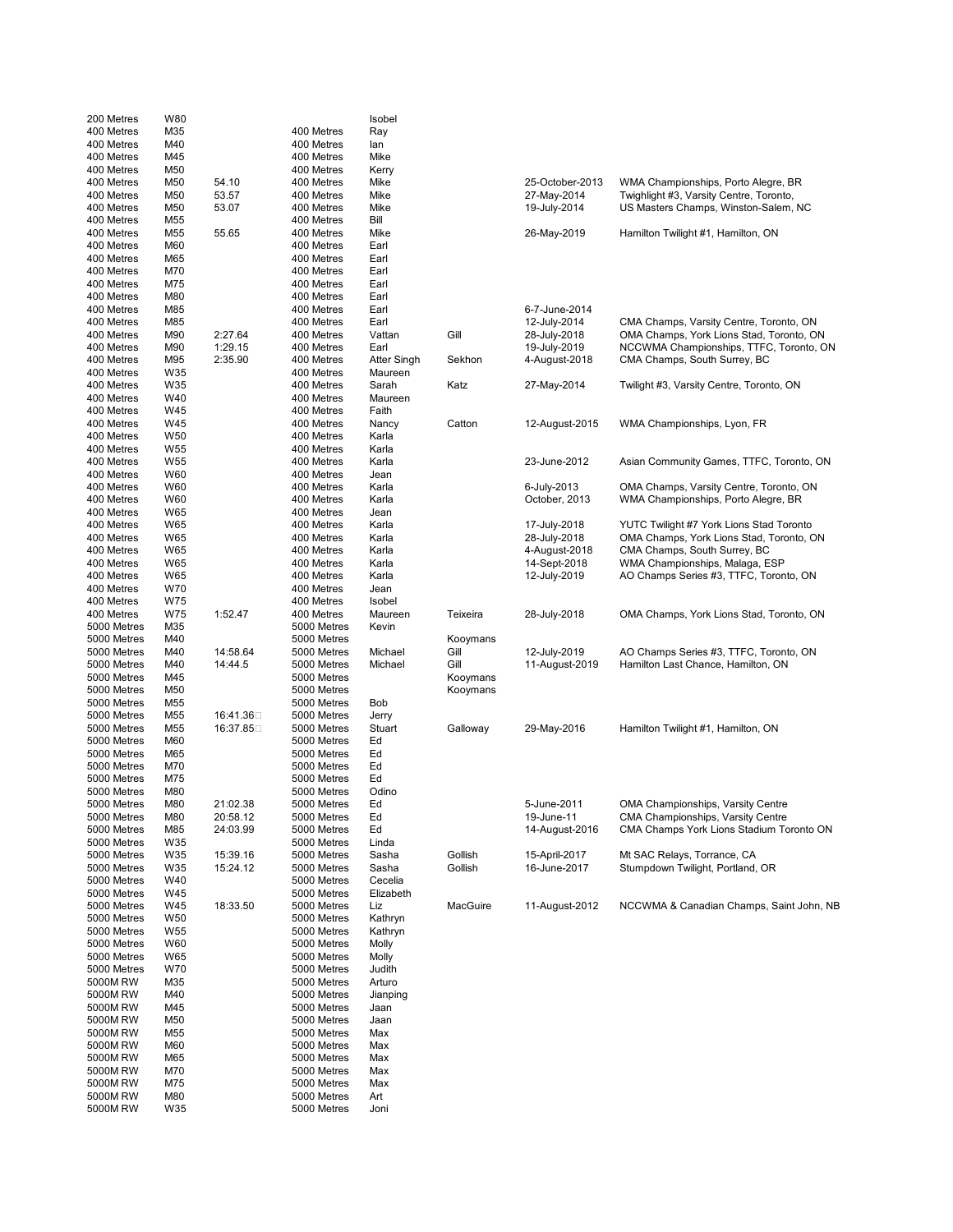| 5000M RW      | W40             |          | 5000 Metres | Nancy        |                |                 |                                                 |
|---------------|-----------------|----------|-------------|--------------|----------------|-----------------|-------------------------------------------------|
| 5000M RW      | W45             |          | 5000 Metres | Nancy        |                |                 |                                                 |
| 5000M RW      | W50             |          | 5000 Metres | Nancy        |                |                 |                                                 |
| 5000M RW      | W <sub>55</sub> |          | 5000 Metres | June-Marie   |                |                 |                                                 |
| 5000M RW      | W55             |          | 5000 Metres | Linda        | Wilson         | July, 2011      | WMA Championships, Sacramento, CA               |
| 5000M RW      | W <sub>55</sub> | 28:53.66 | 5000 Metres | Linda        | Wilson         | 14/15-July-2012 | AO Jr & Sr Championships, Ottawa, ON            |
| 5000M RW      | W <sub>55</sub> | 28:44.85 | 5000 Metres | Linda        | Wilson         | 29-July-2012    | OMA Champs, Varsity Centre, Toronto, ON         |
| 5000M RW      | W60             |          | 5000 Metres | June-Marie   |                |                 |                                                 |
|               |                 |          |             |              |                |                 |                                                 |
| 5000M RW      | W60             | 28:41.97 | 5000 Metres | Kris         | Kozell         | 28-June-2015    | OMA Champs Terry Fox Stadium Brampton ON        |
| 5000M RW      | W65             |          | 5000 Metres | June-Marie   |                |                 |                                                 |
| 5000M RW      | W65             |          | 5000 Metres | Kris         | Kozell         |                 | 4-September-2018 WMA Championships, Malaga, ESP |
| 5000M RW      | W65             | 29:51.72 | 5000 Metres | Kris         | Kozell         | 7-July-2019     | CMA Championships, Ste-Therese, QB              |
| 5000M RW      | W70             |          | 5000 Metres | June-Marie   |                |                 |                                                 |
| 5000M RW      | W75             |          | 5000 Metres | June-Marie   |                |                 |                                                 |
| 5000M RW      | W75             | 36:57.78 | 5000 Metres | Jean         | Horne          | 19-June-11      | CMA Championships, Varsity Centre               |
| 5000M RW      | W80             | 36:57.78 | 5000 Metres | Jean         | Horne          | 7-July-2013     | OMA Champs, Varsity Centre, Toronto, ON         |
| 5000M RW      | W85             | 41:55.90 | 5000 Metres | Jean         | Horne          |                 | 4-September-2018 WMA Championships, Malaga, ESP |
|               |                 |          |             |              |                |                 |                                                 |
| 800 Metres    | M35             |          | 800 Metres  | Mike         |                |                 |                                                 |
| 800 Metres    | M35             |          | 800 Metres  | Freddie      | Williams       | 20-MAY-1997     | Victoria Int'l Classic, Victoria, BC            |
| 800 Metres    | M40             |          | 800 Metres  | Ray          | Tucker         |                 |                                                 |
| 800 Metres    | M40             | 1:55.76  | 800 Metres  | Rich         | Tremain        | July, 2011      | WMA Championships, Sacramento, CA               |
| 800 Metres    | M45             |          | 800 Metres  | Mike         |                |                 |                                                 |
| 800 Metres    | M45             | 1:59.79□ | 800 Metres  | Alain        |                |                 |                                                 |
| 800 Metres    | M45             | 2:02.89□ | 800 Metres  | Ray          |                |                 |                                                 |
| 800 Metres    | M45             | 1:57.04  | 800 Metres  | Mike         | Sherar         | 2009            | Toronto, ON                                     |
|               |                 |          |             |              |                |                 |                                                 |
| 800 Metres    | M45             | 1:55.34  | 800 Metres  | Mike         | Sherar         | 07/20/2010      | Varsity Centre, Toronto, ON                     |
| 800 Metres    | M50             |          | 800 Metres  | Ray          | Tucker         |                 |                                                 |
| 800 Metres    | M50             | 2:07.68  | 800 Metres  | Chris        | Deighan        | 19-June-11      | CMA Championships, Varsity Centre               |
| 800 Metres    | M50             | 2:05.77  | 800 Metres  | Chris        | Deighan        | July, 2011      | WMA Championships, Sacramento, CA               |
| 800 Metres    | M50             | 2:02.93  | 800 Metres  | Mike         | Sherar         | 10-June-2014    | Speed River Twilight #2, Guelph, ON             |
| 800 Metres    | M50             | 2:01.06  | 800 Metres  | Mike         | Sherar         | 23-June-2014    | Hamilton Twilight #1, Hamilton, ON              |
| 800 Metres    | M55             |          | 800 Metres  | Cliff        |                |                 |                                                 |
| 800 Metres    | M55             |          | 800 Metres  | Chris        | Deighan        | 29-July-2015    | Ottawa Twilight #7, Ottawa, ON                  |
| 800 Metres    | M55             | 2:09.67  | 800 Metres  | Mike         | Sherar         | 01-July-2019    | Canada Day Twilight, Hamilton, ON               |
|               | M55             | 2:08.34  | 800 Metres  |              | Osland         | 5-August-2019   | Hamilton PB Twilight, Hamilton, ON              |
| 800 Metres    |                 |          |             | Paul         |                |                 |                                                 |
| 800 Metres    | M55             | 2:04.20  | 800 Metres  | Jim          | Dyck           | 22-August-2020  | 310 Running Invite #2, Bolton, ON               |
| 800 Metres    | M60             |          | 800 Metres  | Earl         |                |                 |                                                 |
| 800 Metres    | M65             |          | 800 Metres  | Earl         |                |                 |                                                 |
| 800 Metres    | M70             |          | 800 Metres  | Earl         |                |                 |                                                 |
| 800 Metres    | M75             |          | 800 Metres  | Earl         |                |                 |                                                 |
| 800 Metres    | M80             |          | 800 Metres  | Earl         |                |                 |                                                 |
| 800 Metres    | M80             |          | 800 Metres  | Odino        |                |                 |                                                 |
| 800 Metres    | M85             |          | 800 Metres  | Earl         |                | 29-June-2014    | OMA Champs, Varsity Centre, Toronto, ON         |
| 800 Metres    | M85             |          | 800 Metres  | Earl         |                | 13-July-2014    | CMA Champs, Varsity Centre, Toronto, ON         |
| 800 Metres    | M90             | 6:06.94  | 800 Metres  | Vattan       | Gill           | 29-July-2018    | OMA Champs, York Lions Stad, Toronto, ON        |
|               |                 |          |             |              |                |                 |                                                 |
| 800 Metres    | M90             | 3:34.93  | 800 Metres  | Earl         | Fee            | 23-June-2019    | OMA Champs, Varsity Centre, Toronto, ON         |
| 800 Metres    | W35             |          | 800 Metres  | Marg         |                |                 |                                                 |
| 800 Metres    | W35             | 2:08.91  | 800 Metres  | Sarah        | Katz           | 28-June-2014    | Nat Champs Qualifier, Moncton, NB               |
| 800 Metres    | W35             | 2:04.96  | 800 Metres  | Sasha        | Gollish        | 13-May-2017     | Portland Twilight, Portland, OR                 |
| 800 Metres    | W40             |          | 800 Metres  | Faith        |                |                 |                                                 |
| 800 Metres    | W45             |          | 800 Metres  | Faith        |                |                 |                                                 |
| 800 Metres    | W45             |          | 800 Metres  | Annie        | <b>Bunting</b> | July, 2011      |                                                 |
| 800 Metres    | W45             | 2:21.36  | 800 Metres  | Courtney     | Babcock        | 11-Sept-2018    | WMA Championships, Malaga, ESP                  |
| 800 Metres    | W50             |          | 800 Metres  | Rita         |                |                 |                                                 |
| 800 Metres    | W50             |          | 800 Metres  | Annie        | <b>Bunting</b> | 18-June-2015    | Hamilton Twilight #1, Hamilton, ON              |
| 800 Metres    | W55             |          | 800 Metres  | Jean         |                |                 |                                                 |
|               |                 |          |             |              |                |                 |                                                 |
| 800 Metres    | W55             | 2:35.05  | 800 Metres  | Rita         | Quibell        | 19-June-11      |                                                 |
| 800 Metres    | W60             |          | 800 Metres  | Jean         |                |                 |                                                 |
| 800 Metres    | W65             |          | 800 Metres  | Jean         |                |                 |                                                 |
| 800 Metres    | W70             |          | 800 Metres  | Jean         |                |                 |                                                 |
| 800 Metres    | W75             | 4:36.58  | 800 Metres  | Jean         | Doench         | 7-July-2013     | OMA Champs, Varsity Centre, Toronto, ON         |
| <b>Discus</b> | M35             |          |             | Eric         |                |                 |                                                 |
| Discus        | M40             |          |             | George       |                |                 |                                                 |
| <b>Discus</b> | M40             | 51.72    |             | Mike         | Ransky         | 5-June-2011     | <b>OMA Championships, Varsity Centre</b>        |
| <b>Discus</b> | M40             | 52.45    |             | Mike         | Ransky         | 19-June-2012    | York U Twilight Meet #2, TTFC, Toronto          |
| <b>Discus</b> | M40             | 53.19    |             | Mike         | Ransky         | 15-Sept-2012    | Stouffville, ON                                 |
| <b>Discus</b> | M45             |          |             | Richard      |                |                 |                                                 |
|               |                 |          |             |              |                |                 |                                                 |
| <b>Discus</b> | M45             | 39.59    |             | Peter        | Ingleton       | 05-June-2011    | OMA Championships, Varsity Centre               |
| <b>Discus</b> | M45             | 39.60    |             | Peter        | Ingleton       | 30-July-2011    | US Masters Champs, Berea, OH                    |
| <b>Discus</b> | M45             | 40.28    |             | Peter        | Ingleton       | 29-July-2012    | OMA Champs, Varsity Centre, Toronto, ON         |
| <b>Discus</b> | M45             | 42.46    |             | Peter        | Ingleton       | 6-July-2013     | OMA Champs, Varsity Centre, Toronto, ON         |
| Discus        | M50             |          |             | Jean-Pierre  |                |                 |                                                 |
| <b>Discus</b> | M50             | 48.10    |             | Dan          |                | 18-August-2018  | Throwers Club Meet #3, TTFC, Toronto, ON        |
| Discus        | M50             | 51.02    |             | Eric         | Forshaw        | 22-June-2019    | OMA Champs, Varsity Centre, Toronto, ON         |
| <b>Discus</b> | M55             |          |             | Jean-Pierre  |                |                 |                                                 |
| <b>Discus</b> | M60             |          |             | Jean-Pierre  |                |                 |                                                 |
|               |                 |          |             |              |                |                 |                                                 |
| <b>Discus</b> | M65             |          |             | John         |                |                 |                                                 |
| <b>Discus</b> | M65             | 34.39    |             | John         |                |                 |                                                 |
| Discus        | M65             | 36.76    |             | <b>Brock</b> | Pullen         | 27-June-2014    | Weight Penta Varsity Centre Toronto ON          |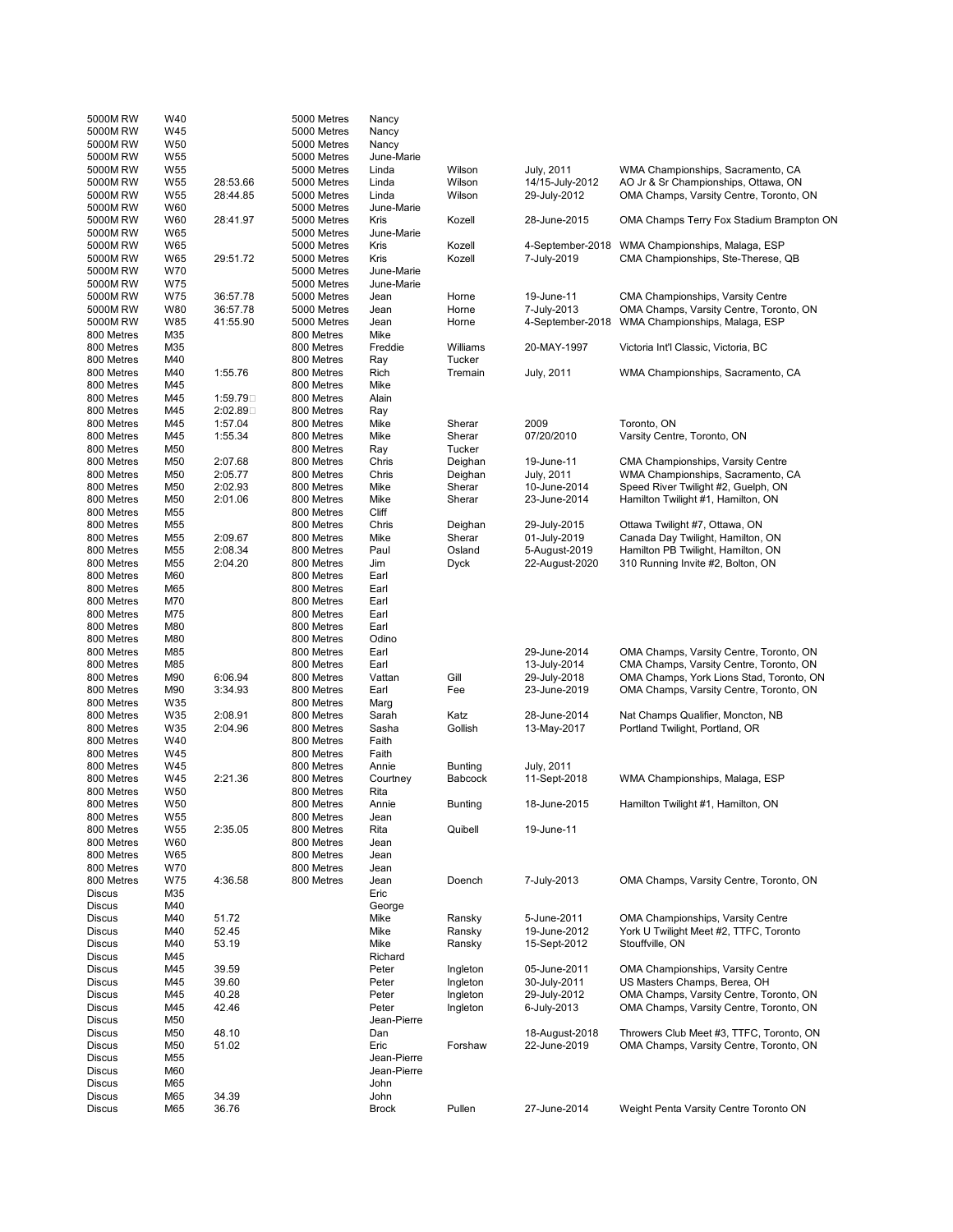| Discus                         | M65                    | 37.23          | Bill          | Pearson          | 5-August-2017                   | OMA Champs, Varsity Centre, Toronto, ON                          |
|--------------------------------|------------------------|----------------|---------------|------------------|---------------------------------|------------------------------------------------------------------|
| <b>Discus</b>                  | M70                    |                | Dave          |                  |                                 |                                                                  |
| <b>Discus</b>                  | M70                    | 34.67          | John          |                  |                                 | Weight Penta Varsity Centre Toronto ON                           |
| <b>Discus</b>                  | M70                    | 40.53          | Jean-Pierre   | Mayer            | 28-July-2018                    | OMA Champs, York Lions Stad, Toronto, ON                         |
| <b>Discus</b>                  | M70                    | 41.12          | Jean-Pierre   | Mayer            | 18-August-2018                  | Throwers Club Meet #3, TTFC, Toronto, ON                         |
| <b>Discus</b>                  | M70                    | 42.74          | Jean-Pierre   | Mayer            | 21-July-2019                    | NCCWMA Champs, TTFC, Toronto, ON                                 |
| <b>Discus</b>                  | M75                    |                | Evalds        |                  |                                 |                                                                  |
| <b>Discus</b>                  | M80                    |                | Garry         |                  |                                 |                                                                  |
| Discus                         | M85                    |                | Garry         |                  |                                 |                                                                  |
| <b>Discus</b>                  | M90                    |                | Karl          |                  |                                 |                                                                  |
| <b>Discus</b>                  | M90                    | 17.95          | Karl          |                  | Aug 3, 1999                     | WMA Champs, Gateshead UK                                         |
| <b>Discus</b>                  | M90                    | 19.41          | Garry         |                  | 19-May-2012                     | NEW CAN RECORD! Stouffville, ON                                  |
| <b>Discus</b>                  | M95                    | 13.23          | Juri          | Daniel           | 28-July-2018                    | OMA Champs, York Lions Stad, Toronto, ON                         |
| <b>Discus</b>                  | W35                    |                | Diana         | Jaam-            |                                 |                                                                  |
| <b>Discus</b>                  | W35                    | 46.22          | Marie-Josee   | Le Jour          | 17-May-2014                     | Throws Pentathlon, TTFC, Toronto, ON                             |
| Discus                         | W35                    | 46.29          | Marie-Josee   | Le Jour          | 27-May-2014                     | Twight #3, Varsity Centre, Toronto, ON                           |
| Discus                         | W35                    | 48.39          | Marie-Josee   | Le Jour          | 31-May-2014                     | Cruisers Classic, Brampton, ON                                   |
| <b>Discus</b>                  | W35                    | 48.59          | Marie-Josee   | Le Jour          | 13-June-2014                    | Soiree Salon, Salon de Provence, FR                              |
| <b>Discus</b>                  | W35                    | 48.79          | Marie-Josee   | Le Jour          | 24-June-2014                    | National de Romans, Romans-sur-Isere, FR                         |
| <b>Discus</b>                  | W40                    |                | Diana         | Jaam-            |                                 |                                                                  |
| <b>Discus</b>                  | W45<br>W <sub>50</sub> |                | Elizabeth     |                  |                                 |                                                                  |
| <b>Discus</b><br><b>Discus</b> | W <sub>55</sub>        |                | Joyce<br>Adri |                  |                                 |                                                                  |
| <b>Discus</b>                  | W <sub>55</sub>        | 26.89          | Elizabeth     |                  | 12-Sept-2015                    | Throwers Meet #3, Hamilton, ON                                   |
| <b>Discus</b>                  | W <sub>55</sub>        | 26.90          | Kristen       | Daijia           | 26-May-2018                     | Throwers Club Meet #1, TTFC, Toronto, ON                         |
| <b>Discus</b>                  | W <sub>55</sub>        | 27.15          | Kristen       | Daijia           | 18-August-2018                  | Throwers Club Meet #3, TTFC, Toronto, ON                         |
| <b>Discus</b>                  | W <sub>55</sub>        | 27.84          | Kristen       | Daijia           | 5-June-2019                     | YUTC Mini Meet # 1, TTFC, Toronto, ON                            |
| <b>Discus</b>                  | W <sub>55</sub>        | 28.73          | Kristen       | Daijia           | 4-Sept-2020                     | Back To Track #3, Brampton, ON                                   |
| <b>Discus</b>                  | W60                    |                | Velta         |                  |                                 |                                                                  |
| <b>Discus</b>                  | W60                    | 25.33          | Doreen        | Garner           | 17-May-2017                     | Throwers Club Meet #1, TTFC, Toronto, ON                         |
| <b>Discus</b>                  | W60                    | 27.93          | Doreen        | Garner           | 5-August-2017                   | OMA Champs, Varsity Centre, Toronto, ON                          |
| <b>Discus</b>                  | W60                    | 29.28          | Doreen        | Garner           | 18-August-2018                  | Throwers Club Meet #3, TTFC, Toronto, ON                         |
| <b>Discus</b>                  | W65                    |                | Elga          |                  |                                 |                                                                  |
| Discus                         | W65                    | 22.73          | Cheryl        | Closkey          | 5-August-2017                   | OMA Champs, Varsity Centre, Toronto, ON                          |
| <b>Discus</b>                  | W65                    | 27.32          | Doreen        | Garner           | 30-March-2019                   |                                                                  |
| <b>Discus</b>                  | W65                    | 27.77          | Doreen        | Garner           | 25-May-2019                     | Throwers Club Meet #1, TTFC, Toronto, ON                         |
| <b>Discus</b>                  | W70                    |                | Elga          |                  |                                 |                                                                  |
| <b>Discus</b>                  | W75                    |                | Elga          |                  |                                 |                                                                  |
| <b>Discus</b>                  | W75                    |                | Adri          | Rowswell         | 30-July-2016                    | OMA Champs, Varsity Centre, Toronto, ON                          |
| <b>Discus</b>                  | W75                    |                | Adri          | Rowswell         | 28-July-2018                    | OMA Champs, York Lions Stad, Toronto, ON                         |
| Discus                         | W80                    |                | Velta         |                  |                                 |                                                                  |
| <b>Discus</b>                  | W85                    | 12.35          | Velta         |                  | 8-June-2013                     | TTFC, Toronto, ON                                                |
| Discus                         | W95                    |                | Estelle       |                  |                                 |                                                                  |
| Hammer                         | M35                    |                | Jean-Francois |                  |                                 |                                                                  |
| Hammer                         | M35                    | 49.50          | Kevin         | Harrison         | 6-July-2013                     | OMA Champs, Varsity Centre, Toronto, ON                          |
| Hammer                         | M35                    | 61.55          | Jamie         | Fahie            | 28-June-2009                    | Toronto, ON                                                      |
| Hammer                         | M40                    | 60.14          | Jamie         | Fahie            | 30-June-2012                    | Canadian National Champs, Calgary Alta                           |
| Hammer                         | M45                    |                | <b>Boris</b>  |                  |                                 |                                                                  |
| Hammer                         | M50                    |                | <b>Boris</b>  |                  |                                 |                                                                  |
| Hammer                         | M55                    |                | Boris         |                  |                                 |                                                                  |
| Hammer                         | M60                    | 61.96          | <b>Boris</b>  |                  |                                 |                                                                  |
| Hammer                         | M60                    | 62.72          | <b>Boris</b>  |                  | 07/20/2010                      | CMA Championships TTFC, Toronto ON                               |
| Hammer                         | M65                    |                | John          |                  |                                 |                                                                  |
| Hammer                         | M65                    | 57.42          | Boris         |                  | October 2013                    | WMA Champs, Porto Alegre, BR                                     |
| Hammer                         | M70                    |                | Dave          |                  |                                 |                                                                  |
| Hammer                         | M70                    | 31.68          | Bob           | Edwards          | 25-August-2012                  |                                                                  |
| Hammer                         | M70                    | 33.59          | John          | Kasperski        | 17-May-2014                     |                                                                  |
| Hammer                         | M70                    | 36.76          | John          | Kasperski        | 26-June-2015                    |                                                                  |
| Hammer                         | M70                    | 47.99          | Boris         | Zaitchouk        | 28-July-2018                    | OMA Champs, York Lions Stad, Toronto ON                          |
| Hammer                         | M70                    | 51.53          | <b>Boris</b>  | Zaitchouk        | 18-August-2018                  | Throwers Club Meet #3, TTFC, Toronto, ON                         |
| Hammer                         | M75                    |                | Bill          |                  |                                 |                                                                  |
| Hammer                         | M75<br>M80             | 41.26          | Emil          | Muller           | 07/20/2010                      | CMA Championships TTFC, Toronto ON                               |
| Hammer                         |                        |                | Garry         |                  |                                 |                                                                  |
| Hammer<br>Hammer               | M80<br>M80             | 38.40<br>40.41 | Emil<br>Emil  | Muller<br>Muller | 17-June-2015<br>17/18-July-2015 | Ottawa Twilight #2, Ottawa, ON<br>CMA Champs, St. Catharines, ON |
| Hammer                         | M85                    |                | Garry         |                  |                                 |                                                                  |
| Hammer                         | M90                    |                | Albert        |                  |                                 |                                                                  |
| Hammer                         | M90                    | 21.40          | Garry         |                  | 19-May-2012                     |                                                                  |
| Hammer                         | M90                    | 22.20          | Garry         |                  | 16-June-2012                    |                                                                  |
| Hammer                         | M95                    | 6.09           | Atter Singh   | Sekhon           | 4-August-2018                   | CMA Champs, South Surrey, BC                                     |
| Hammer                         | W35                    |                | Kristen       |                  |                                 |                                                                  |
| Hammer                         | W35                    |                | Marie-Josee   |                  | 17-May-2014                     | Throws Pentathlon, TTFC, Toronto, ON                             |
| Hammer                         | W35                    | 50.20          | Marie-Josee   |                  | 17-May-2014                     | Single Event, TTFC, Toronto, ON                                  |
| Hammer                         | W35                    | 50.65          | Marie-Josee   |                  | 15-August-2015                  | WMA Championships, Throws Pent, Lyon, FR                         |
| Hammer                         | W40                    |                | Kristen       |                  |                                 |                                                                  |
| Hammer                         | W40                    | 40.94          | Ruth          | Rezal            | 17-August-2019                  | Throwers Club Meet #3, TTFC, Toronto, ON                         |
| Hammer                         | W45                    |                | Kristen       |                  |                                 |                                                                  |
| Hammer                         | W45                    | 38.19          | Kristen       |                  | 18-June-11                      | CMA Championships, Varsity Centre                                |
| Hammer                         | W50                    |                | Barb          |                  |                                 |                                                                  |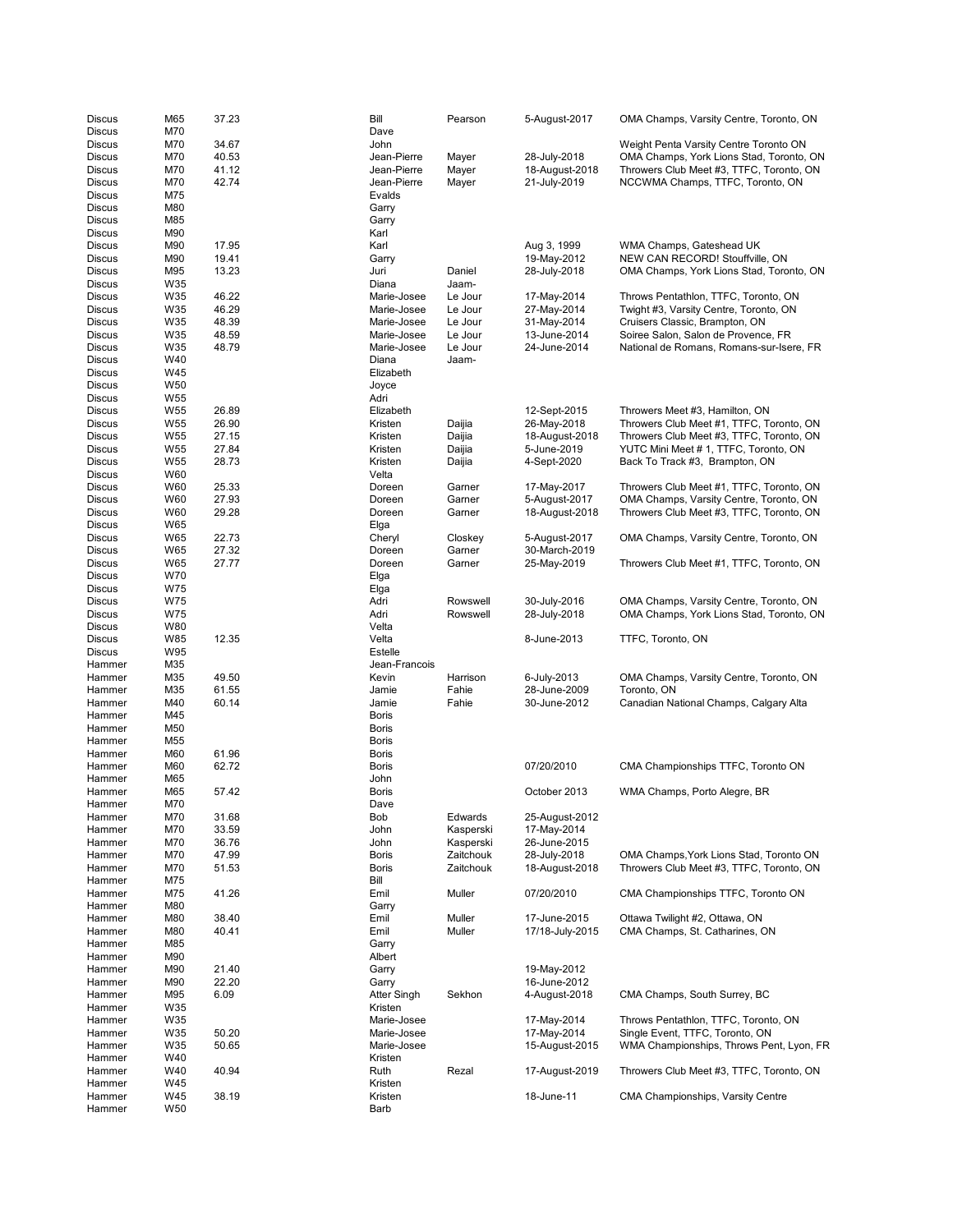| Hammer                 | W <sub>50</sub>                    | 30.46          | Elizabeth            | Hill           | 18-June-11                      |                                                                                      |
|------------------------|------------------------------------|----------------|----------------------|----------------|---------------------------------|--------------------------------------------------------------------------------------|
| Hammer                 | W <sub>50</sub>                    | 34.61          | Elizabeth            | Hill           | 11-August-2012                  | NCCWMA & Canadian Champs, Saint John, NB                                             |
| Hammer                 | W <sub>50</sub>                    | 41.25          | Kristen              | Dajia          | 11-May-2013                     | Throws Pentathlon, TTFC, Toronto, ON                                                 |
| Hammer<br>Hammer       | W <sub>55</sub><br>W <sub>55</sub> | 31.60          | Rhona<br>Elizabeth   | Hill           | 12-Sept-2015                    | Throwers Club Meet #3, Hamilton, ON                                                  |
| Hammer                 | W <sub>55</sub>                    | 38.53          | Kristen              | Dajia          | 26-May-2018                     | Throwers Club Meet #1, TTFC, Toronto, ON                                             |
| Hammer                 | W <sub>55</sub>                    | 41.84          | Kristen              | Dajia          | 22-Sept-2019                    | Fall Field Fest, Hamilton, ON                                                        |
| Hammer                 | W60                                |                | Rhona                |                |                                 |                                                                                      |
| Hammer                 | W60                                | 30.93          | Rhona                |                | 27-June-10                      |                                                                                      |
| Hammer                 | W60                                | 30.97          | Rhona                |                | 18-June-11                      |                                                                                      |
| Hammer                 | W65                                |                | Mary                 |                |                                 |                                                                                      |
| Hammer                 | W65                                | 27.76          | Rhona                |                | 17-May-2014                     |                                                                                      |
| Hammer                 | W65                                | 30.06          | Rhona                |                | 12-July-2014                    | CMA Champs, Varsity Centre, Toronto, ON                                              |
| Hammer<br>Hammer       | W65<br><b>W70</b>                  | 30.77<br>16.01 | Rhona<br>Lucille     | Green          | 23-May-2015<br>29-March-2019    | Throwers Meet #1, Mohawk Park, Hamilton,<br>WMA Indoor Championships, Torun, POL     |
| Hammer                 | <b>W70</b>                         | 16.96          | Lucille              | Green          | 17-August-2019                  | Throwers Club Meet #3, TTFC, Toronto, ON                                             |
| Hammer                 | <b>W70</b>                         | 18.82          | Lucille              | Green          | 13-Sept-2020                    | Back to Track, Brampton, ON                                                          |
| High Jump              | M35                                |                | Joe                  |                |                                 |                                                                                      |
| High Jump              | M35                                |                | Zoltan               | Sara           | 5-June-2011                     | <b>OMA Championships, Varsity Centre</b>                                             |
| High Jump              | M35                                |                | Zoltan               | Sara           | July, 2011                      | WMA Championships, Sacramento, CA                                                    |
| High Jump              | M35                                |                | Zoltan               | Sara           | 05-June-2012                    | York U Twilight #1, TTFC, Toronto, On                                                |
| High Jump              | M35                                | 1.95           | Zoltan               | Sara           | 23-June-2012                    | Asian Community Games, TTFC, Toronto, ON                                             |
| High Jump              | M35                                | 1.96           | Zoltan               | Sara           | 29-July-2012                    | OMA Champs, TTFC, Toronto,ON                                                         |
| High Jump<br>High Jump | M40<br>M40                         |                | Paul<br>Paul         |                | 30-July-2011                    | US Masters Champs, Berea OH                                                          |
| High Jump              | M40                                |                | Chris                | Lemassif       | July-2011                       | UTTC Summer Series 2011                                                              |
| High Jump              | M40                                | 1.80           | Ovidiu               | Negoita        | 23-June-2012                    | Asian Community Games, TTFC, Toronto, ON                                             |
| High Jump              | M40                                | 1.92           | Zoltan               | Sara           | 12-August-2017                  | NCCWMA Champs, TTFC, Toronto, ON                                                     |
| High Jump              | M45                                |                | Witold               |                |                                 |                                                                                      |
| High Jump              | M45                                |                | Don                  |                |                                 |                                                                                      |
| High Jump              | M45                                |                | Don                  |                |                                 | US Decathlon Championships                                                           |
| High Jump              | M45                                |                | Don                  |                |                                 | OMA Championships,                                                                   |
| High Jump              | M45                                |                | David                | Turkstra       |                                 | OMA Champs, Varsity Centre, Toronto, ON                                              |
| High Jump<br>High Jump | M50<br>M <sub>55</sub>             |                | Istvan<br>Thevarajan |                |                                 |                                                                                      |
| High Jump              | M <sub>55</sub>                    |                | Bill                 | Johnson        | 27-June-2015                    | OMA Champs Terry Fox Stadium Brampton ON                                             |
| High Jump              | M55                                |                | Graham               | Smith          | 20-July-2016                    | Great Lakes #3, Woodstock, ON                                                        |
| High Jump              | M <sub>55</sub>                    |                | Don                  | Ritchie        | 12-August-2017                  | NCCWMA Champs, TTFC, Toronto, ON                                                     |
| High Jump              | M <sub>55</sub>                    | 1.60           | Don                  | Ritchie        | 19-June-2018                    | YUTC Twilight #4 PanAm Stad, Toronto ON                                              |
| High Jump              | M <sub>55</sub>                    | 1.62           | Don                  | Ritchie        | 28-July-2018                    | OMA Champs, York Lions Stad, Toronto ON                                              |
| High Jump              | M60                                |                | Stan                 |                |                                 |                                                                                      |
| High Jump              | M60                                |                | Peter                | Zowkewych      | 6-July-2013                     | OMA Champs, Varsity Centre, Toronto, ON                                              |
| High Jump              | M60                                |                | Peter                | Zowkewych      | 19-24 Aug-2014                  | NCCWMA Champs, San Jose, CR                                                          |
| High Jump<br>High Jump | M60<br>M65                         |                | Peter<br>Ed          | Zowkewych      | 18-July-2015                    | CMA Champs, St. Catharimes, ON                                                       |
| High Jump              | M65                                |                | Stan                 |                | 6-July-2013                     | OMA Champs, Varsity Centre, Toronto, ON                                              |
| High Jump              | M65                                |                | Peter                | Zowkewych      | 4-June-2016                     | OMA Mini Meet Varsity Centre Toronto, ON                                             |
| High Jump              | M65                                |                | Peter                | Zowkewych      | 15-July-2016                    | US Masters Champs, Grand Rapids, MI                                                  |
| High Jump              | M65                                |                | Peter                | Zowkewych      | 24/25-June-2017                 | US Decathlon Champs, Slippery Rock, PA                                               |
| High Jump              | M70                                |                | Bob                  |                |                                 |                                                                                      |
| High Jump              | M70                                |                | Bob                  |                |                                 |                                                                                      |
| High Jump              | M70                                |                | Kesar                | Singh Poonia   |                                 |                                                                                      |
| High Jump<br>High Jump | M70<br>M70                         | 1.32<br>1.37   | Stan<br>Jean-Pierre  | Seitz<br>Mayer | 28-July-2018<br>20-July-2019    | OMA Champs, York Lions Stad, Toronto, ON<br>NCCWMA Champs, Varsity Stad, Toronto, ON |
| High Jump              | M75                                |                | Jim                  |                |                                 |                                                                                      |
| High Jump              | M75                                | 1.10           | Bob                  |                | 29-July-2012                    | OMA Champs, Varsity Centre, Toronto, ON                                              |
| High Jump              | M75                                | 1.10           | Peter                | Tams           | 5-August-2017                   | OMA Champs, Varsity Centre, Toronto, ON                                              |
| High Jump              | M75                                | 1.10           | Helmut               | <b>Brosz</b>   | 28-July-2018                    | OMA Champs, York Lions Stad, Toronto, ON                                             |
| High Jump              | M80                                |                | Karl                 |                |                                 |                                                                                      |
| High Jump              | M85                                |                | Karl                 |                |                                 |                                                                                      |
| High Jump              | M85                                |                | Earl                 | Fee            | 11-Sept-2016                    | Relay Ruckus, TTFC, Toronto, ON                                                      |
| High Jump<br>High Jump | M90<br>W35                         |                | Karl<br>Leslie       |                |                                 |                                                                                      |
| High Jump              | W35                                | 1.86           | Nicole               | Forrester      | 29-June-2012                    | Canadian National Champs, Calgary, AB                                                |
| High Jump              | W40                                |                | Leslie               |                |                                 |                                                                                      |
| High Jump              | W45                                |                | Gean                 |                |                                 |                                                                                      |
| High Jump              | W45                                |                | Gaby                 | Szanto         | 12-July-2014                    | CMA Champs, Varsity Centre, Toronto, ON                                              |
| High Jump              | W50                                |                | Maria                |                |                                 |                                                                                      |
| High Jump              | W <sub>55</sub>                    |                | Edith                |                |                                 |                                                                                      |
| High Jump              | W <sub>55</sub>                    |                | Maria                |                |                                 |                                                                                      |
| High Jump              | W <sub>55</sub>                    | 1.30           | Leslie               |                | 30-July-2016                    | OMA Champs, Varsity Centre, Toronto, ON                                              |
| High Jump<br>High Jump | W <sub>55</sub><br>W <sub>55</sub> | 1.31<br>1.32   | Leslie<br>Leslie     |                | 2-November-2016<br>10-Sept-2018 | WMA Championships, Perth AU<br>WMA Championships, Malaga, ESP                        |
| High Jump              | W60                                |                | Edith                |                |                                 |                                                                                      |
| High Jump              | W60                                |                | Sue                  | Hannon         | 28-July-2018                    | OMA Champs, York Lions Stad, Toronto, ON                                             |
| High Jump              | W65                                |                | Helgi                |                |                                 |                                                                                      |
| High Jump              | W70                                |                | Helgi                |                |                                 |                                                                                      |
| High Jump              | W75                                |                | Helgi                |                |                                 |                                                                                      |
| High Jump              | W80                                |                | Helgi                |                |                                 |                                                                                      |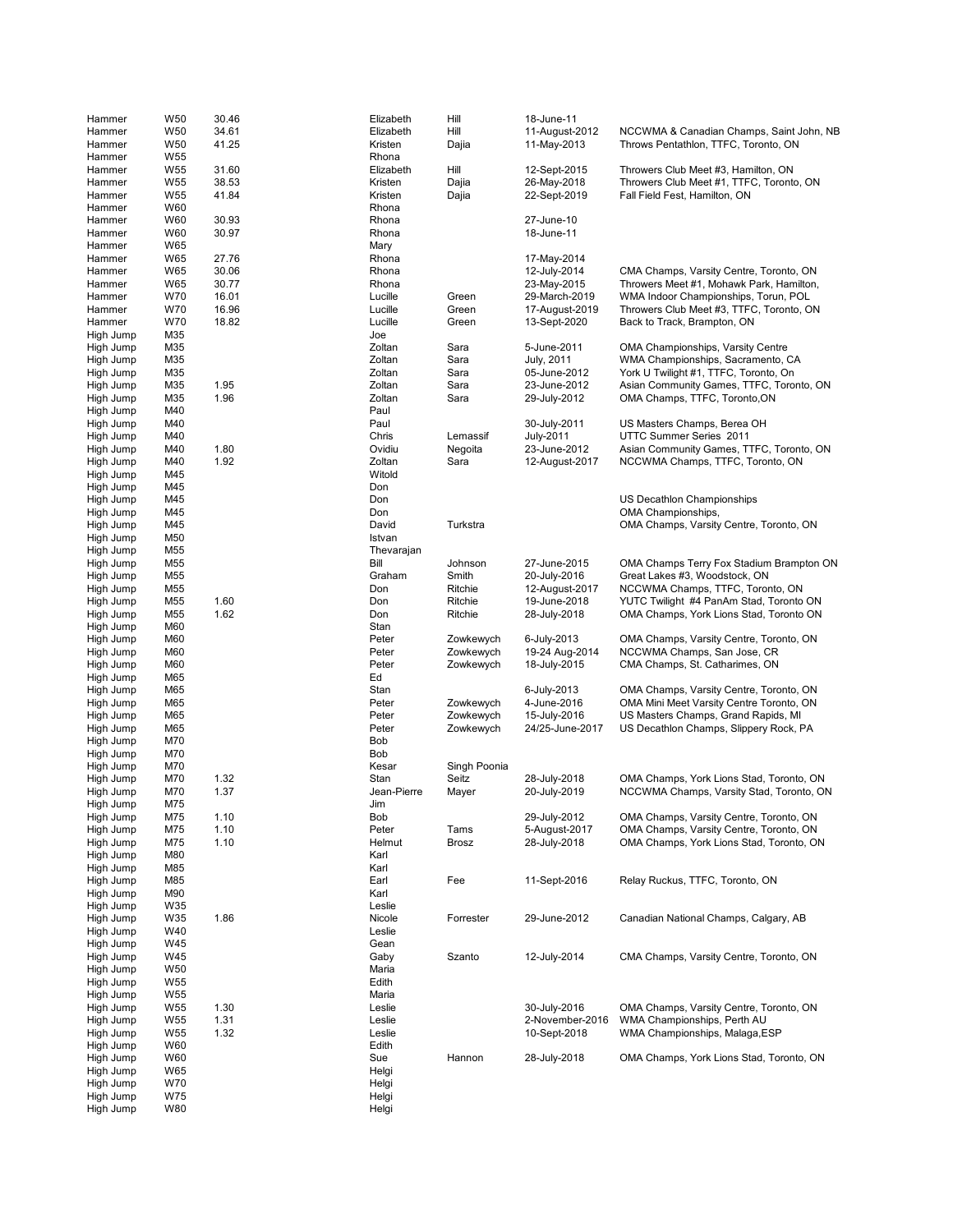| Javelin                      | M35             |         |                          | Marty                |                              |                               |                                                                                   |
|------------------------------|-----------------|---------|--------------------------|----------------------|------------------------------|-------------------------------|-----------------------------------------------------------------------------------|
| Javelin                      | M40             |         |                          | Marty                |                              |                               |                                                                                   |
| Javelin                      | M45             |         |                          | Marty                |                              |                               |                                                                                   |
| Javelin                      | M50             |         |                          | Mike                 |                              |                               |                                                                                   |
| Javelin                      | M50             | 51.69   |                          | Dave                 | <b>Birnie</b>                | 05/01/2010                    | York Lions Spring Open, Toronto ON                                                |
| Javelin                      | M50             | 57.40   |                          | Michael              | Finkbeiner                   | 28-Aug-2004                   | Dorado, PR                                                                        |
| Javelin                      | M <sub>55</sub> |         |                          | Fred                 |                              |                               |                                                                                   |
| Javelin                      | M60             |         |                          | Jean-Pierre          |                              |                               |                                                                                   |
| Javelin                      | M60             |         |                          | <b>Brock</b>         | Pullen                       | 5-June-2011                   | <b>OMA Championships, Varsity Centre</b>                                          |
| Javelin                      | M60             | 38.46   |                          | Michael              | Finkbeiner                   | 29-June-2014                  | OMA Champs Varsity Centre Toronto ON                                              |
| Javelin                      | M60             | 36.82   |                          | <b>Brock</b>         | Pullen                       | 29-July-2012                  | OMA Champs, Varsity Centre, Toronto, ON                                           |
| Javelin                      | M60             | 38.84   |                          | Michael              | Finkbeiner                   | 13-July-2014                  | CMA Champs, Varsity Centre Toronto ON                                             |
| Javelin                      | M60             | 40.43   |                          | Michael              | Finkbeiner                   | 17-20 July-2014               | US National Champs, Winson-Salem, NC                                              |
| Javelin                      | M65             |         |                          | John                 |                              |                               |                                                                                   |
| Javelin                      | M65             | 35.69   |                          | <b>Brock</b>         | Pullen                       | 29-June-2014                  | OMA Champs, Varsity Centre, Toronto, ON                                           |
| Javelin                      | M65             | 23.52   |                          | Rick                 | Westwood                     | 29-July-2012                  | OMA Champs, Varsity Centre, Toronto, ON                                           |
| Javelin                      | M70             |         |                          | Dave                 |                              |                               |                                                                                   |
| Javelin                      | M70             | 29.99   |                          | Jean-Pierre          | Mayer                        | 29-July-2018                  | OMA Champs, York Lions Stad, Toronto, ON                                          |
| Javelin                      | M70             | 37.55   |                          | <b>Brock</b>         | Pullen                       | 23-June-2019                  | OMA Champs, Varsity Centre, Toronto, ON                                           |
| Javelin                      | M75             |         |                          | Ed                   |                              |                               |                                                                                   |
| Javelin<br>Javelin           | M80<br>M80      | 20.39   |                          | Evalds<br><b>Bob</b> |                              |                               |                                                                                   |
| Javelin                      | M80             | 21.65   |                          | Bob                  | Staveley<br>Staveley         | 13-July-2014<br>9-August-2014 | CMA Champs, Varsity Centre, Toronto, ON<br>Throwers Club Pentathlon, Hamilton, ON |
| Javelin                      | M85             |         |                          | Karl                 |                              |                               |                                                                                   |
| Javelin                      | M90             |         |                          | Karl                 |                              |                               |                                                                                   |
| Javelin                      | M95             | 9.59    |                          | Juri                 | Daniel                       | 29-July-2018                  | OMA Champs, York Lions Stad, Toronto, ON□                                         |
| Javelin                      | M95             | 10.40   |                          | Atter Singh          | Sekhon                       | 4-August-2018                 | CMA Champs, South Surrey, BC                                                      |
| Javelin                      | W35             | 30.29   |                          | Marie-Josee          | Le Jour                      | 17-May-2014                   |                                                                                   |
| Javelin                      | W35             | 32.99   |                          | Marie-Josee          | Le Jour                      | 11-July-2014                  |                                                                                   |
| Javelin                      | W40             |         |                          | Ana Maria            |                              |                               |                                                                                   |
| Javelin                      | W45             |         |                          | Barb                 |                              |                               |                                                                                   |
| Javelin                      | W45             | 34.29   |                          | Gaby                 | Szanto                       | 29-June-2014                  | OMA Champs Varsity Centre Toronto ON                                              |
| Javelin                      | W45             | 37.93   |                          | Kim                  | Ethier                       | 14-August-2016                | CMA Champs York Lions Stadium Toronto ON                                          |
| Javelin                      | W <sub>50</sub> |         |                          | Barb                 |                              |                               |                                                                                   |
| Javelin                      | W <sub>50</sub> | 36.99   |                          | Barb                 |                              | 02-August-2009                | WMA Championships, Lahti, Finland                                                 |
| Javelin                      | W <sub>55</sub> | 33.55   |                          | Barb                 |                              | 19-May-2012                   | Stouffville, ON                                                                   |
| Javelin                      | W <sub>55</sub> | 34.43   |                          | Barb                 |                              | 25-August-2012                | Stouffville, ON                                                                   |
| Javelin                      | W <sub>55</sub> | 34.52   |                          | Barb                 |                              | 15-Sept-2012                  | Stouffville, ON                                                                   |
| Javelin                      | W <sub>55</sub> | 36.17   |                          | Barb                 |                              | 7-July-2013                   | OMA Champs, Varsity Centre, Toronto, ON                                           |
| Javelin                      | W <sub>55</sub> | 36.60   |                          | Barb                 |                              | 17-20 July-2014               | US National Champs, Winson-Salem, NC                                              |
| Javelin                      | W60             |         |                          | Rhona                |                              |                               |                                                                                   |
| Javelin                      | W60             | 34.00   |                          | Barb                 | Dabrowski                    | 6-August-2017                 | OMA Champs, Varsity Centre, Toronto ON                                            |
| Javelin                      | W60             | 34.66   |                          | Barb                 | Dabrowski                    | 13/15-Oct-2017                | Nevada Senior Games, Las Vegas, NV                                                |
| Javelin                      | W65             |         |                          | Elga                 |                              |                               |                                                                                   |
| Javelin                      | W70             |         |                          | Elga                 |                              |                               |                                                                                   |
| Javelin                      | W75             |         |                          | Elga                 |                              |                               |                                                                                   |
| Javelin                      | W80             | 9.45    |                          | Doreen               | Carmichael                   | 13-July-2014                  | CMA Champs, Varsity Centre, Toronto, ON                                           |
| Long Hurdles                 | M40             |         | 400 Metres               | Steve                |                              |                               |                                                                                   |
| Long Hurdles                 | M45             |         | 400 Metres               | Glenn<br>Steve       |                              |                               |                                                                                   |
| Long Hurdles<br>Long Hurdles | M50<br>M50      |         | 400 Metres<br>400 Metres | Marcus               | Skeete                       | 29-July-2018                  | OMA Champs, York Lions Stad, Toronto, ON                                          |
| Long Hurdles                 | M50             |         | 400 Metres               | Marcus               | Skeete                       | 13-July-2019                  | Spanish Club Masters Champs, Madrid, ESP                                          |
| Long Hurdles                 | M <sub>55</sub> |         | 400 Metres               | Rudolf               |                              |                               |                                                                                   |
| Long Hurdles                 | M60             |         | 300 Metres               | Earl                 | Fee                          |                               |                                                                                   |
| Long Hurdles                 | M65             |         | 300 Metres               | Earl                 | Fee                          |                               |                                                                                   |
| Long Hurdles                 | M70             |         | 300 Metres               | Earl                 | Fee                          |                               |                                                                                   |
| Long Hurdles                 | M75             |         | 300 Metres               | Earl                 | Fee                          |                               |                                                                                   |
| Long Hurdles                 | M80             |         | 300 Metres               | Karl                 |                              |                               |                                                                                   |
| Long Hurdles                 | M80             | 36.95   | 200 Metres               | Earl                 | Fee                          | August 2010                   | NCCWMA Championships, Mayaguez PUR                                                |
| Long Hurdles                 | M85             | 42.70   | 200 Metres               | Earl                 | Fee                          | 19-24 Aug-2014                | NCCWMA Championships, San Jose, CR                                                |
| Long Hurdles                 | W35             |         | 400 Metres               | Maureen              |                              |                               |                                                                                   |
| Long Hurdles                 | W40             |         | 400 Metres               | Carol                |                              |                               |                                                                                   |
| Long Hurdles                 | W45             |         | 400 Metres               | Ann Marie            |                              |                               |                                                                                   |
| Long Hurdles                 | W45             |         | 400 Metres               | Kate                 | Cochrane-Brink October, 2013 |                               | WMA Championships, Porto Alegre, BR                                               |
| Long Hurdles                 | W45             |         | 400 Metres               | Kate                 | Cochrane-Brink 28-June-2015  |                               | OMA Champs Terry Fox Stadium Brampton ON                                          |
| Long Hurdles                 | W45             |         | 400 Metres               | Kate                 | Cochrane-Brink 17-July-2015  |                               | CMA Champs, St. Catharines, ON                                                    |
| Long Hurdles                 | W45             |         | 400 Metres               | Kate                 | Cochrane-Brink 9-August-2015 |                               | WMA Championships, Lyon, FR                                                       |
| Long Hurdles                 | W <sub>50</sub> |         | 300 Metres               | Rhona                |                              |                               |                                                                                   |
| Long Hurdles                 | W <sub>50</sub> | 54.72   | 300 Metres               | Diana                | Cesaroni                     |                               | Friday Night Lights, Bolton, ON                                                   |
| Long Hurdles                 | W <sub>55</sub> |         | 300 Metres               | Rhona                |                              |                               |                                                                                   |
| Long Hurdles                 | W60             |         | 300 Metres               | Rhona                |                              |                               |                                                                                   |
| Long Hurdles                 | W65             |         | 300 Metres               | Ruth                 |                              |                               |                                                                                   |
| Long Hurdles                 | W65             | 1:05.40 | 300 Metres               | Rhona                |                              | 17-20 July, 2014              | US Masters Champs, Winston-Salem, NC                                              |
| Long Hurdles                 | W65             | 54.70   | 300 Metres               | Karla                | Del Grande                   |                               | Friday Night Lights, Bolton, ON                                                   |
| Long Hurdles                 | W70             |         | 300 Metres               | Ruth                 |                              |                               |                                                                                   |
| Long Jump                    | M35             |         |                          | George               |                              |                               |                                                                                   |
| Long Jump                    | M35             | 6.22    |                          | Ovidiu               | Negoita                      | July, 2011                    | WMA Championships, Sacramento, CA                                                 |
| Long Jump                    | M35             | 6.27    |                          | Michael              | Whitely                      | 23-June-2012                  | Asian Community Games, TTFC, Toronto, ON                                          |
| Long Jump                    | M35             | 6.62    |                          | Michael              | Whitely                      | 18-May-2013                   | Bob Vigars Classic, London, ON                                                    |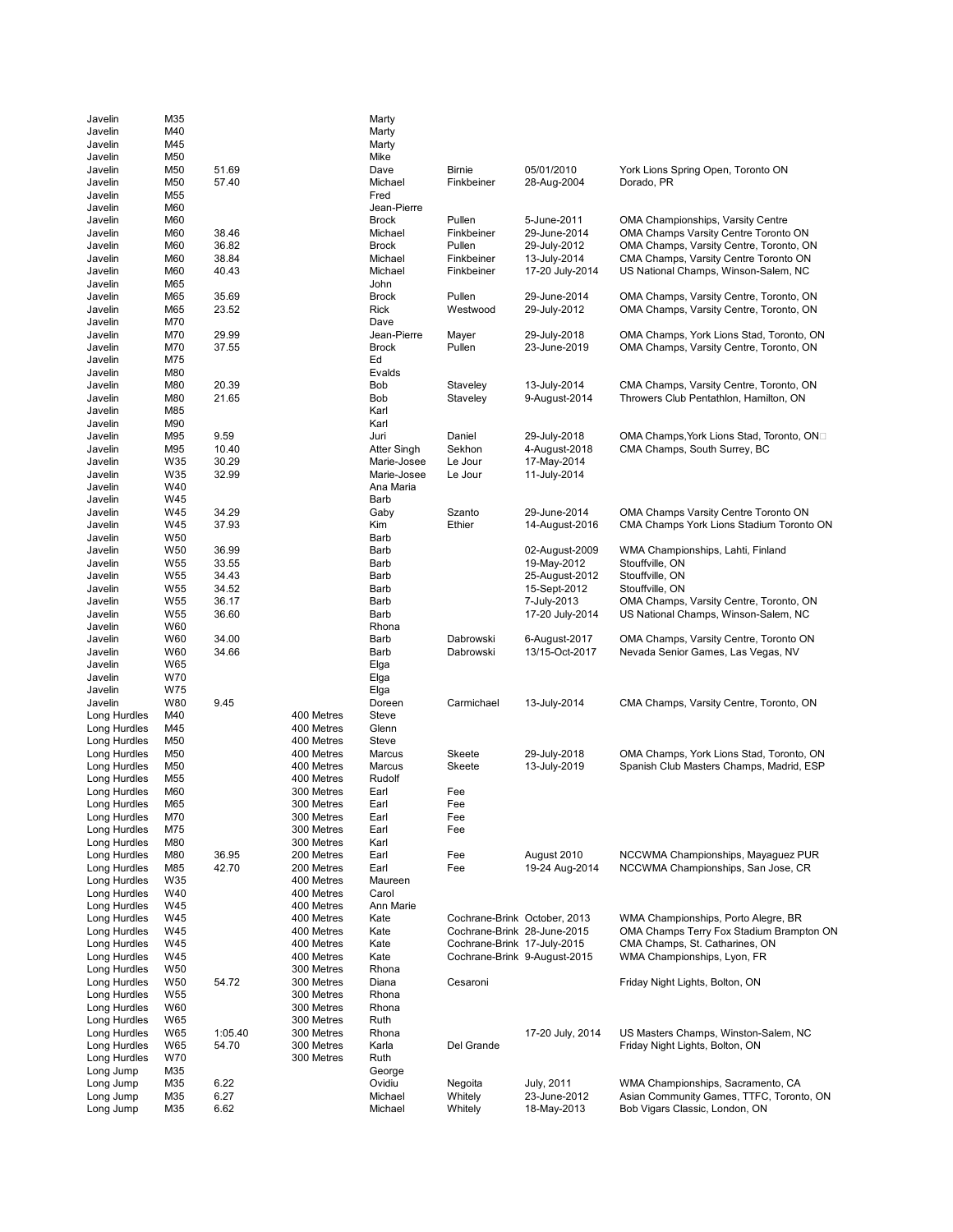| Long Jump                                    | M35             | 7.14   |                          | Clayton             | Latham     | 6-May-2015                   | Speed River Twilight #1, Guelph ON                                                 |
|----------------------------------------------|-----------------|--------|--------------------------|---------------------|------------|------------------------------|------------------------------------------------------------------------------------|
| Long Jump                                    | M40             |        |                          | Todd                |            |                              |                                                                                    |
| Long Jump<br>Long Jump                       | M40             |        |                          | Nigel               | John       | 28-June-2014                 | OMA Champs, Varsity Centre, Toronto, ON<br>CMA Champs, Varsity Centre, Toronto, ON |
| Long Jump                                    | M40<br>M45      |        |                          | Nigel<br>George     | John       | 12-July-2014                 |                                                                                    |
| Long Jump                                    | M45             |        |                          | Dennis              |            |                              |                                                                                    |
| Long Jump                                    | M45             | 6.63   |                          | Nigel               | John       | 22-June-2019                 | OMA Champs, Varsity Centre, Toronto, ON                                            |
| Long Jump                                    | M50             |        |                          | Jean-Pierre         |            |                              |                                                                                    |
| Long Jump                                    | M55             |        |                          | Jean-Pierre         |            |                              |                                                                                    |
| Long Jump                                    | M60             |        |                          | Alan                |            |                              |                                                                                    |
| Long Jump                                    | M65             |        |                          | Ed                  |            |                              |                                                                                    |
| Long Jump                                    | M70             |        |                          | Dev                 |            |                              |                                                                                    |
| Long Jump                                    | M70             |        |                          | Winston             |            |                              |                                                                                    |
| Long Jump                                    | M70             | 4.10   |                          | Jean-Pierre         | Mayer      | 28-July-2018<br>22-June-2019 | OMA Champs, York Lions Stad, Toronto, ON                                           |
| Long Jump<br>Long Jump                       | M70<br>M75      | 4.13   |                          | Jean-Pierre<br>Karl | Mayer      |                              | OMA Champs, Varsity Centre, Toronto, ON                                            |
| Long Jump                                    | M80             |        |                          | Karl                |            |                              |                                                                                    |
| Long Jump                                    | M85             |        |                          | Karl                | Trei⊡      |                              |                                                                                    |
| Long Jump                                    | M90             |        |                          | Karl                |            |                              |                                                                                    |
| Long Jump                                    | W35             |        |                          | Leslie              |            |                              |                                                                                    |
| Long Jump                                    | W40             |        |                          | Leslie              |            |                              |                                                                                    |
| Long Jump                                    | W45             |        |                          | Kim                 | Ethier     | 30-July-2016                 | OMA Champs, Varsity Centre, Toronto, ON                                            |
| Long Jump                                    | W50             |        |                          | Ann                 | Van Der    |                              |                                                                                    |
| Long Jump                                    | W50             | 4.25   |                          | Kairy               | Loucks     | 12-August-2017               | NCCWMA Champs York Lions Stad Toronto ON                                           |
| Long Jump                                    | W50             | 4.31   |                          | Kairy               | Loucks     | 19-July-2019                 | NCCWMA Championships, TTFC, Toronto ON                                             |
| Long Jump                                    | W <sub>55</sub> |        |                          | Rhona               |            |                              |                                                                                    |
| Long Jump                                    | W60             |        |                          | Edith               |            |                              |                                                                                    |
| Long Jump                                    | W65             |        |                          | Edith               |            |                              |                                                                                    |
| Long Jump                                    | W70             |        |                          | Elga                |            |                              |                                                                                    |
| Long Jump<br>Pole Vault                      | W75<br>M35      |        |                          | Helgi<br>Kevin      |            |                              |                                                                                    |
| Pole Vault                                   | M40             |        |                          | Vladimir            |            |                              |                                                                                    |
| Pole Vault                                   | M40             |        |                          | Kevin               |            | 5-June-2011                  | <b>OMA Championships, Varsity Centre</b>                                           |
| Pole Vault                                   | M40             |        |                          | Kevin               |            | July, 2011                   | WMA Championships, Sacramento, CA                                                  |
| Pole Vault                                   | M45             |        |                          | Mark                |            |                              |                                                                                    |
| Pole Vault                                   | M45             |        |                          | Geoff               |            |                              |                                                                                    |
| Pole Vault                                   | M45             |        |                          | Geoff               |            | July, 2011                   | WMA Championships, Sacramento, CA                                                  |
| Pole Vault                                   | M50             |        |                          | Vladimir            |            |                              |                                                                                    |
| Pole Vault                                   | M55             |        |                          | Hugh                |            |                              |                                                                                    |
| Pole Vault                                   | M55             |        |                          | Brian               | Magerkurth | 7-July-2013                  | OMA Champs, Varsity Centre, Toronto, ON                                            |
| Pole Vault                                   | M55             | 3.50   |                          | George              | Barber     | 6-August-2017                | OMA Champs, Varsity Centre, Toronto, ON                                            |
| Pole Vault                                   | M <sub>55</sub> | 3.70   |                          | George              | Barber     | 13-August-2017               | NCCWMA Champs, TTFC, Toronto, ON                                                   |
| Pole Vault                                   | M60             |        |                          | Hugh                |            |                              |                                                                                    |
| Pole Vault                                   | M60             |        |                          | Brian               | Magerkurth | 28-July-2018                 | OMA Champs, York Lions Stad, Toronto, ON                                           |
| Pole Vault<br>Pole Vault                     | M60<br>M65      | 3.32   |                          | Brian<br>Stan       | Magerkurth | 23-June-2019                 | OMA Champs, Varsity Centre, Toronto, ON                                            |
| Pole Vault                                   | M70             |        |                          | Stan                |            |                              |                                                                                    |
| Pole Vault                                   | M70             | 3.11   |                          | <b>Bruce</b>        | Simpson    | 28-July-2020                 | World Masters Virtual PV Event, King, ON                                           |
| Pole Vault                                   | M75             |        |                          | Stan                |            |                              |                                                                                    |
| Pole Vault                                   | W35             |        |                          | Leslie              |            |                              |                                                                                    |
| Pole Vault                                   | W40             |        |                          | Leslie              |            |                              |                                                                                    |
| Pole Vault                                   | W50             |        |                          | Ann Marie           |            |                              |                                                                                    |
| Pole Vault                                   | W <sub>50</sub> | 2.40   |                          | Gaby                | Szanto     | 17-July-2015                 | CMA Champs, St. Catharines, ON                                                     |
| Pole Vault                                   | W50             | 2.60   |                          | Gaby                | Szanto     | 7-August-2015                | WMA Championships, Lyon, FR                                                        |
| Pole Vault                                   | W60             |        |                          | Edith               |            |                              |                                                                                    |
| <b>Short Hurdles</b>                         | M35             |        | 110 Metres               | Glenn               |            |                              |                                                                                    |
| <b>Short Hurdles</b>                         | M35             | 15.59  | 110 Metres               | David               | Valenzuela | 6-July-2013                  | OMA Champs, Varsity Centre, Toronto, ON                                            |
| <b>Short Hurdles</b>                         | M40             |        | 110 Metres               | Scott               |            |                              |                                                                                    |
| <b>Short Hurdles</b><br><b>Short Hurdles</b> | M45<br>M50      |        | 110 Metres<br>100 Metres | Scott<br>Scott      |            |                              |                                                                                    |
| <b>Short Hurdles</b>                         | M55             |        | 100 Metres               | Scott               |            |                              |                                                                                    |
| <b>Short Hurdles</b>                         | M60             |        | 100 Metres               | Alan                |            |                              |                                                                                    |
| <b>Short Hurdles</b>                         | M60             |        | 100 Metres               | Richard             | Lech       | 07/20/2010                   | CMA Championships TTFC, Toronto ON                                                 |
| <b>Short Hurdles</b>                         | M60             |        | 100 Metres               | Ward                | Hazen      | 27-June-2015                 | OMA Champs Terry Fox Stadium Brampton ON                                           |
| <b>Short Hurdles</b>                         | M60             |        | 100 Metres               | Ward                | Hazen      | 15-August-2015               | WMA Championships, Lyon, FR                                                        |
| <b>Short Hurdles</b>                         | M65             |        | 100 Metres               | Valden              |            |                              |                                                                                    |
| <b>Short Hurdles</b>                         | M65             | 17.16  | 100 Metres               | Richard             | Lech       | 15-August-2015               | WMA Championships, Lyon, FR                                                        |
| <b>Short Hurdles</b>                         | M70             |        | 80 Metres                | Dev                 |            |                              |                                                                                    |
| <b>Short Hurdles</b>                         | M70             | 13.97  | 80 Metres                | Richard             | Lech       | 14-Sept-2018                 | WMA Championships, Malaga, ESP                                                     |
| <b>Short Hurdles</b>                         | M75             |        | 80 Metres                | Karl                |            |                              |                                                                                    |
| <b>Short Hurdles</b>                         | M80             |        | 80 Metres                | Karl                |            |                              |                                                                                    |
| <b>Short Hurdles</b>                         | M85             |        | 80 Metres                | Karl                |            |                              |                                                                                    |
| <b>Short Hurdles</b><br><b>Short Hurdles</b> | W35<br>W40      |        | 100 Metres<br>80 Metres  | Leslie<br>Leslie    |            |                              |                                                                                    |
| <b>Short Hurdles</b>                         | W40             | 11.00  | 80 Metres                | Angela              | Whyte      | 12-Sept-2020                 | NOC Mini Meet #2, St. Catharines, ON                                               |
| <b>Short Hurdles</b>                         | W45             |        | 80 Metres                | Leslie              |            |                              |                                                                                    |
| <b>Short Hurdles</b>                         | W45             | 16.90□ | 80 Metres                | Gean                | Hemming□   | 1991□                        |                                                                                    |
| <b>Short Hurdles</b>                         | W50             |        | 80 Metres                | Rhona               |            |                              |                                                                                    |
| <b>Short Hurdles</b>                         | W55             |        | 80 Metres                | Rhona               |            |                              |                                                                                    |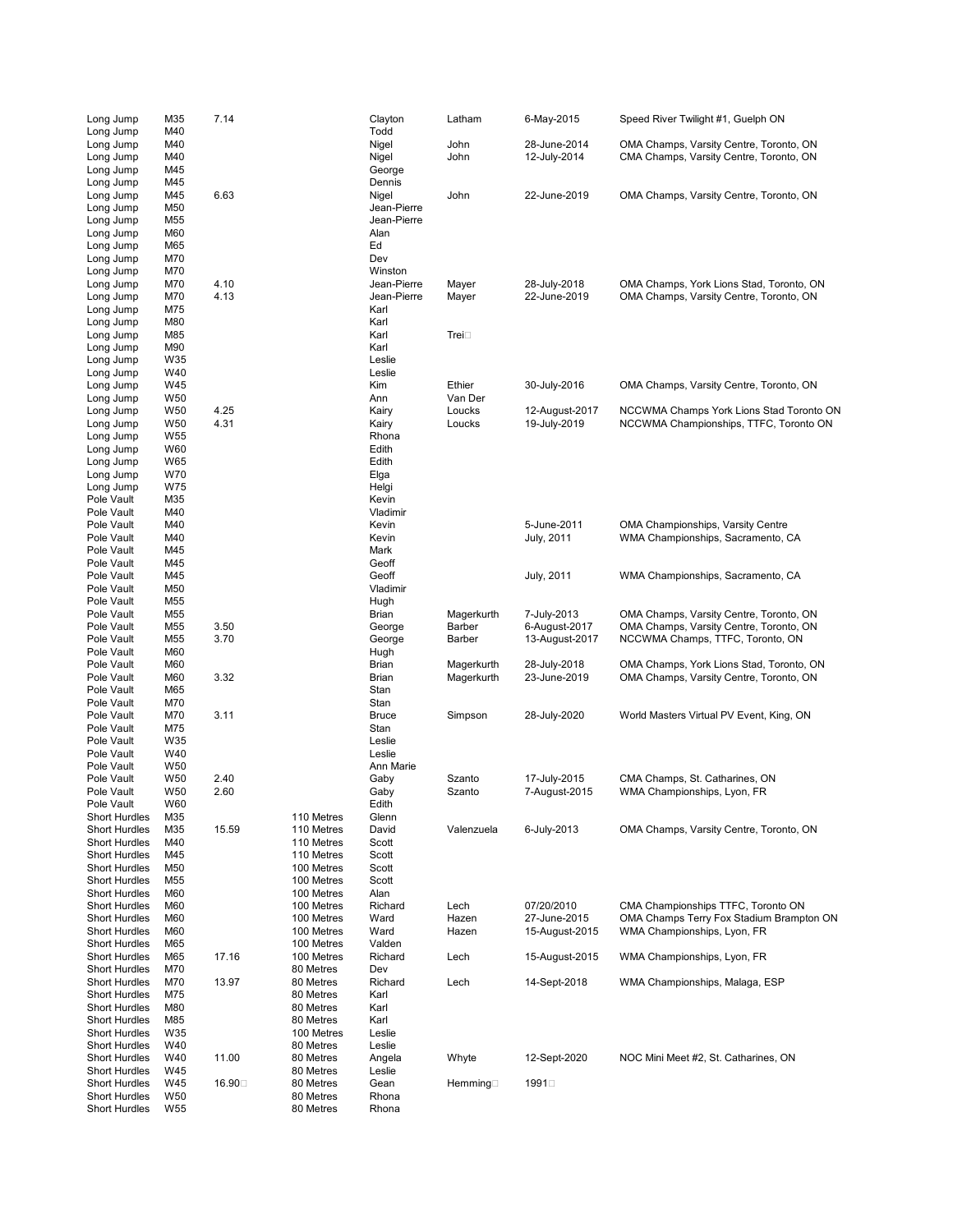| <b>Short Hurdles</b><br><b>Short Hurdles</b><br><b>Short Hurdles</b> | W <sub>55</sub><br>W <sub>55</sub><br>W60 | 14.54<br>14.31     | 80 Metres<br>80 Metres<br>80 Metres | Leslie<br>Leslie<br>Rhona           | Estwick<br>Estwick         | 30-July-2016<br>4-November-2016                        | OMA Champs, Varsity Centre, Toronto, ON<br>WMA Championships, Perth AU                                         |
|----------------------------------------------------------------------|-------------------------------------------|--------------------|-------------------------------------|-------------------------------------|----------------------------|--------------------------------------------------------|----------------------------------------------------------------------------------------------------------------|
| <b>Short Hurdles</b><br><b>Short Hurdles</b><br><b>Short Hurdles</b> | W60<br>W65<br><b>W65</b>                  | 17.83<br>17.20     | 80 Metres<br>80 Metres<br>80 Metres | Rhona<br>Rhona<br>Rhona             |                            | <b>July 2010</b><br>17-20 July-2014<br>4-November-2016 | US Masters Championships, Sacaremto CA<br>US Masters Champs, Winston-Salem, NC<br>WMA Championships, Perth, AU |
| Shot Put<br>Shot Put<br>Shot Put<br>Shot Put                         | M35<br>M35<br>M40<br>M45                  |                    |                                     | Gintas<br>Gintas<br>George<br>Danny |                            | 07/20/2010                                             | CMA Chamionships, TTFC, Toronto ONp                                                                            |
| Shot Put<br>Shot Put                                                 | M45<br>M45                                | 12.99<br>14.15     |                                     | Peter<br>Peter                      | Ingleton<br>Ingleton       | 5-June-2011<br>18-June-2011                            |                                                                                                                |
| Shot Put                                                             | M50                                       |                    |                                     | Jean-Pierre                         |                            |                                                        |                                                                                                                |
| Shot Put<br>Shot Put                                                 | M50<br>M55                                | 14.71              |                                     | Jim<br>John                         | Slepica                    | 25-July-2012                                           | Ottawa Lions Twilight Meet #5, Otawa, ON                                                                       |
| Shot Put                                                             | M55                                       | 14.36              |                                     | Jim                                 | Slepica                    | 15-Sept-2012                                           | Stouffville, ON                                                                                                |
| Shot Put<br>Shot Put                                                 | M60<br>M65                                |                    |                                     | Jean-Pierre<br>John                 |                            |                                                        |                                                                                                                |
| Shot Put                                                             | M65                                       | 10.68              |                                     | John                                |                            | 19-June-2012                                           | Throws Pentathlon, Stouffville, ON                                                                             |
| Shot Put<br>Shot Put                                                 | M65<br>M65                                | 10.87<br>10.93     |                                     | Jerzy<br>Jerzy                      | Wyroba<br>Wyroba           | 28-June-2015<br>17-July-2015                           | OMA Champs Terry Fox Stadium Brampton ON<br>CMA Champs, St. Catharines, ON                                     |
| Shot Put                                                             | M65                                       | 11.10              |                                     | Peter                               | Zowkewych                  | 14-July-2016                                           | US Masters Champs, Grand Rapids, MI                                                                            |
| Shot Put<br>Shot Put                                                 | M65<br>M70                                | 11.15              |                                     | Bill                                | Pearson                    | 11-August-2017                                         | Wgt Pent NCCWMA Champs, TTFC, Toronto, ON                                                                      |
| Shot Put                                                             | M70                                       | 13.19              |                                     | Garry<br>Jean-Pierre                | Mayer                      | 29-July-2018                                           | OMA Champs, York Lions Stad, Toronto, ON                                                                       |
| Shot Put                                                             | M70                                       | 13.21              |                                     | Jean-Pierre                         | Mayer                      | 18-August-2018                                         | Throwers Club Meet #3, TTFC, Toronto, ON                                                                       |
| Shot Put<br>Shot Put                                                 | M70<br>M75                                | 13.31              |                                     | Jean-Pierre<br>Garry                | Mayer                      | 18-July-2019                                           | NCCWMA Championships, Toronro, ON                                                                              |
| Shot Put                                                             | M80                                       |                    |                                     | Garry                               |                            |                                                        |                                                                                                                |
| Shot Put<br>Shot Put                                                 | M85<br>M90                                |                    |                                     | Garry<br>Karl                       |                            |                                                        |                                                                                                                |
| Shot Put                                                             | M90                                       | 8.24               |                                     | Garry                               | Bachman                    | 16-June-2012                                           | Stouffville, ON                                                                                                |
| Shot Put<br>Shot Put                                                 | M90<br>M95                                | 8.44<br>5.90       |                                     | Garry<br>Juri                       | Bachman<br>Daniel          | 19-May-2012<br>29-July-2018                            | Throws Pentathlon, Stouffville, ON<br>OMA Champs, York Lions Stad, Toronto, ON                                 |
| Shot Put                                                             | W35                                       |                    |                                     | Olga                                |                            |                                                        |                                                                                                                |
| Shot Put<br>Shot Put                                                 | W35<br>W35                                | 12.38<br>12.87     |                                     | Marie-Josee<br>Marie-Josee          | Le Jour<br>Le Jour         | 17-May-2014<br>24-June-2014                            | Throws Pentathlon, TTFC, Toronto, ON<br>National de Romans, Romans-sur-Isere, FR                               |
| Shot Put                                                             | W40                                       |                    |                                     | Bozena                              |                            |                                                        |                                                                                                                |
| Shot Put                                                             | W45                                       |                    |                                     | Elizabeth                           |                            |                                                        |                                                                                                                |
| Shot Put<br>Shot Put                                                 | W45<br>W <sub>50</sub>                    |                    |                                     | Tracy<br>Barb                       | Viggers                    | 4-August-2018                                          | CMA Champs, South Surrey, BC                                                                                   |
| Shot Put                                                             | W <sub>50</sub>                           |                    |                                     | Elizabeth                           |                            | 18-June-11                                             | CMA Championships, Varsity Centre                                                                              |
| Shot Put<br>Shot Put                                                 | W <sub>50</sub><br>W <sub>50</sub>        | 11.18              |                                     | Elizabeth<br>Gaby                   | Szanto                     | 28-June-2015<br>17-July-2015                           | OMA Champs Terry Fox Stadium Brampton ON<br>CMA Champs St. Catharines. ON                                      |
| Shot Put                                                             | W <sub>55</sub>                           |                    |                                     | Velta                               |                            |                                                        |                                                                                                                |
| Shot Put<br>Shot Put                                                 | W <sub>55</sub><br>W <sub>55</sub>        | 8.72               |                                     | Elizabeth<br>Kristen                | Dajia                      | 12-Sept-2015<br>26-May-2018                            | Throwers Meet #3, Hamilton, ON<br>Throwers Meet #1, TTFC, Toronto, ON                                          |
| Shot Put                                                             | W <sub>55</sub>                           | 9.08               |                                     | Kristen                             | Dajia                      | 18-August-2018                                         | Throwers Club Meet #3, TTFC, Toronto, ON                                                                       |
| Shot Put<br>Shot Put                                                 | W <sub>55</sub><br>W60                    | 9.38               |                                     | Kristen<br>Helgi                    | Dajia                      | 19-July-2019                                           | Throws Pent, NCCWMA Champs, Toronto, ON                                                                        |
| Shot Put                                                             | W60                                       | 9.79               |                                     | Doreen                              | Garner                     | 27-May-2017                                            | Throwers Club Meet #1, TTFC, Toronto, ON                                                                       |
| Shot Put<br>Shot Put                                                 | W60<br>W60                                | 10.04<br>10.23     |                                     | Doreen<br>Doreen                    | Garner<br>Garner           | 22-July-2017<br>12-August-2017                         | Throwers Club Meet #2, TTFC, Toronto, ON<br>NCCWMA Champs, TTFC, Toronto, ON                                   |
| Shot Put                                                             | W60                                       | 10.55              |                                     | Doreen                              | Garner                     | 26-May-2018                                            | ThrowersClub Meet #1, TTFC, Toronto, ON                                                                        |
| Shot Put<br>Shot Put                                                 | W60                                       | 10.61              |                                     | Doreen                              | Garner                     | 18-August-2018                                         | ThrowersClub Meet #3, TTFC, Toronto, ON                                                                        |
| Shot Put                                                             | W65<br>W65                                | 9.58               |                                     | Helgi<br>Doreen                     | Garner                     | 25-May-2019                                            | Throwers Club Meet #1, TTFC, Toronto, ON                                                                       |
| Shot Put                                                             | W65                                       | 10.05              |                                     | Doreen                              | Garner                     | 21-July-2018                                           | NCCWMA Champs, Varsity Std, Toronto, ON                                                                        |
| Shot Put<br>Shot Put                                                 | W70<br>W75                                |                    |                                     | Velta<br>Velta                      |                            |                                                        |                                                                                                                |
| Shot Put                                                             | W75                                       |                    |                                     | Adri                                | Rowswell                   | 13-August-2016                                         | CMA Champs York Lions Stadium Toronto ON                                                                       |
| Shot Put<br>Shot Put                                                 | W80<br>W80                                |                    |                                     | Velta<br>Velta                      |                            | June 2010<br><b>July 2010</b>                          |                                                                                                                |
| Shot Put                                                             | W80                                       | 7.22               |                                     | Velta                               |                            | 14-May-2011                                            | Stouffville, ON                                                                                                |
| Shot Put<br>Shot Put                                                 | W85<br>W95                                | 7.22               |                                     | Velta<br>Estelle                    |                            | 11-May-2013                                            | TTFC, Toronto, ON                                                                                              |
| Steeplechase                                                         | M35                                       |                    | 3000 Metres                         | Scott                               |                            |                                                        |                                                                                                                |
| Steeplechase<br>Steeplechase                                         | M40<br>M45                                |                    | 3000 Metres<br>3000 Metres          | Alain<br>Alain                      |                            |                                                        |                                                                                                                |
| Steeplechase                                                         | M50                                       |                    | 3000 Metres                         | Roland                              |                            |                                                        |                                                                                                                |
| Steeplechase                                                         | M50                                       | 10:27.06           | 3000 Metres                         | Chris                               | Deighan                    | 17-July-11                                             | WMA Championships, Sacramento, CA                                                                              |
| Steeplechase<br>Steeplechase                                         | M55<br>M55                                | 11:06.00           | 3000 Metres<br>3000 Metres          | John<br>Chris                       | Deighan                    | 27-June-2015                                           | OMA Champs Terry Fox Stadium Brampton ON                                                                       |
| Steeplechase                                                         | M55                                       | 11:04.34           | 3000 Metres                         | Chris                               | Deighan                    | 15-August-2015                                         | WMA Championships, Lyon, FR                                                                                    |
| Steeplechase<br>Steeplechase                                         | M60<br>M65                                |                    | 2000 Metres<br>2000 Metres          | Jack<br>Vern                        |                            |                                                        |                                                                                                                |
| Steeplechase                                                         | M70                                       |                    | 2000 Metres                         | Don                                 |                            |                                                        |                                                                                                                |
| Steeplechase<br>Steeplechase                                         | M70<br>M70                                | 9:24.69<br>9:07.08 | 2000 Metres<br>2000 Metres          | Vern<br>Vern                        | Christensen<br>Christensen | 18-June-11<br>17-July-2011                             | CMA Championships, Varsity Centre<br>WMA Championships, Sacramento, CA                                         |
|                                                                      |                                           |                    |                                     |                                     |                            |                                                        |                                                                                                                |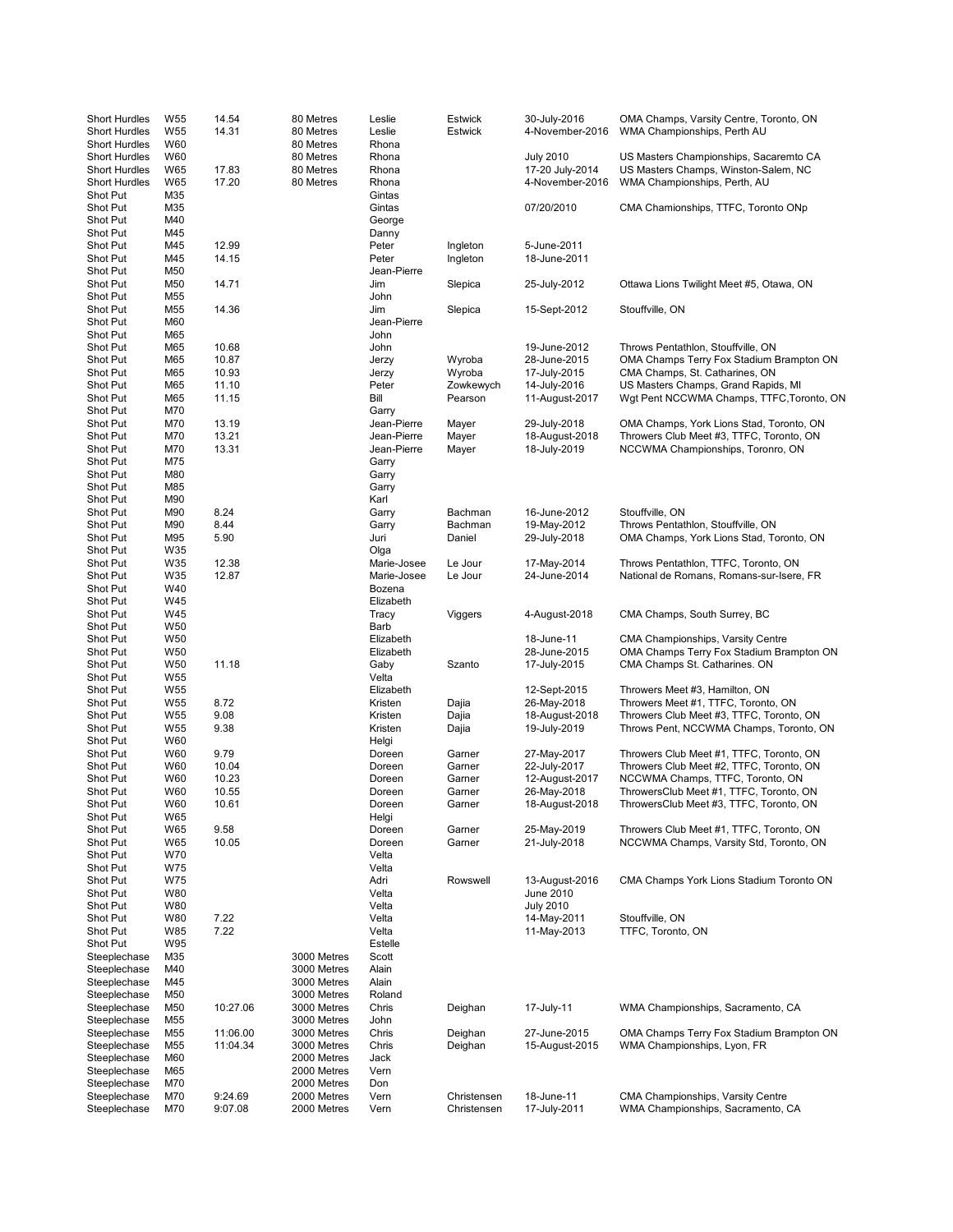| Steeplechase     | M75             |                | 2000 Metres | Peter                      |                             |                                 |                                                                                     |
|------------------|-----------------|----------------|-------------|----------------------------|-----------------------------|---------------------------------|-------------------------------------------------------------------------------------|
| Steeplechase     | M75             | 10:01.67       | 2000 Metres | Vern                       | Christensen                 | 2/3-July-2016                   | Athletics NS Champs, Lower Sackville, NS                                            |
| Steeplechase     | M75             | 9:47.96        | 2000 Metres | Vern                       | Christensen                 | 15-July-2016                    | US Masters Champs, Grand Rapids, MI                                                 |
| Steeplechase     | W35             |                |             | Karen                      |                             |                                 |                                                                                     |
| Steeplechase     | W45             |                |             | Karen                      |                             |                                 |                                                                                     |
| Steeplechase     | W45             | 8:25.26        | 2000 Metres | Nanci Patten               | Sweazey                     | 2003                            | WMA Championships, Carolina, PR                                                     |
| Steeplechase     | W45             | 8:22.06        | 2000 Metres | Kate                       |                             | Cochrane-Brink 13-August-2016   | CMA Champs York Lions Stadium Toronto ON                                            |
| Steeplechase     | W45             | 8:13.42        | 2000 Metres | Kate                       |                             | Cochrane-Brink 6-November-2016  | WMA Championships, Perth AU                                                         |
| Steeplechase     | W50             |                |             | Nancy                      |                             |                                 |                                                                                     |
| Steeplechase     | W <sub>50</sub> | 8:55.35        | 2000 Metres | Nanci Patten               | Sweazey                     | <b>July 2005</b>                | WMA Championships, Donasti, ESP                                                     |
| Steeplechase     | W50             | 8:47.99        | 2000 Metres | Kate                       |                             | Cochrane-Brink 7-September-2018 | WMA Championships, Malaga, ESP                                                      |
| Steeplechase     | W50             | 8:36.69        | 2000 Metres | Kate                       | Cochrane-Brink 22-June-2019 |                                 | OMA Champs, Varsity Centre, Toronto, ON                                             |
| Steeplechase     | W55             |                | 2000 Metres | Ruth                       |                             |                                 |                                                                                     |
| Steeplechase     | W55             | 9:33.80        | 2000 Metres | Nanci Patten               | Sweazey                     | 15-July-2011                    | WMA Championships, Sacramento, CA                                                   |
|                  | W60             |                |             |                            |                             |                                 |                                                                                     |
| Steeplechase     |                 |                | 2000 Metres | Ruth                       |                             |                                 |                                                                                     |
| Steeplechase     | W60             | 10:47.88       | 2000 Metres | Nanci                      | Patten                      | 16-August-2015                  | WMA Championships, Lyon, FR                                                         |
| Triple Jump      | M35             |                |             | Jean-Pierre                |                             |                                 |                                                                                     |
| Triple Jump      | M35             | 13.20          |             | Jonathan                   | Younker                     | 7-July-2013                     | OMA Champs, Varsity Centre, Toronto, ON                                             |
| Triple Jump      | M35             | 13.27          |             | Jonathan                   | Younker                     | 21-July-2013                    | AO Jr-Sr Champs, TTFC Toronto, ON                                                   |
| Triple Jump      | M35             | 13.49          |             | Jonathan                   | Younker                     | 13-July-2014                    | CMA Champs, Varsity Centre, Toronto, ON                                             |
| Triple Jump      | M40             |                |             | Todd                       |                             |                                 |                                                                                     |
| Triple Jump      | M45             |                |             | Dennis                     |                             |                                 |                                                                                     |
| Triple Jump      | M45             |                |             | Alan                       |                             |                                 |                                                                                     |
| Triple Jump      | M50             |                |             | Derek                      |                             |                                 |                                                                                     |
| Triple Jump      | M55             |                |             | Alan                       |                             |                                 |                                                                                     |
| Triple Jump      | M55             |                |             | Mihai                      | Ene                         | 14-August-2016                  | CMA Champs York Lions Stadium Toronto ON                                            |
| Triple Jump      | M55             |                |             | Mihai                      | Ene                         | 11-August-2015                  | WMA Championships, Lyon, FR                                                         |
| Triple Jump      | M55             |                |             | Mihai                      | Ene                         | 13-August-2017                  | NCCWMA Champs YorkLions Stad Toronto ON                                             |
| Triple Jump      | M60             |                |             | Alan                       |                             |                                 |                                                                                     |
| Triple Jump      | M60             | 11.18          |             | Thevarajan                 | Sinnathurai                 | 13-July-2014                    | CMA Champs, Varsity Centre, Toronto, ON                                             |
| Triple Jump      | M65             |                |             | Ed                         |                             | N/A                             |                                                                                     |
| Triple Jump      | M70             |                |             | Kesar                      |                             |                                 |                                                                                     |
| Triple Jump      | M70             | 8.90           |             | Jean-Pierre                | Mayer                       | 28-July-2018                    | OMA Champs, York Lions Stad, Toronto, ON                                            |
| Triple Jump      | M75             |                |             | Jim                        |                             |                                 |                                                                                     |
|                  | M75             |                |             |                            |                             |                                 |                                                                                     |
| Triple Jump      |                 | 6.27           |             | Patrick                    | Groulx                      | 6-August-2017                   | OMA Champs, Varsity Centre, Toronto, ON<br>OMA Champs, York Lions Stad, Toronto, ON |
| Triple Jump      | M75             |                |             | Helmut                     | Brosz                       | 29-July-2018                    |                                                                                     |
| Triple Jump      | M80             |                |             | Karl                       |                             |                                 |                                                                                     |
| Triple Jump      | M85             |                |             | Karl                       |                             |                                 |                                                                                     |
| Triple Jump      | M90             |                |             | Karl                       |                             |                                 |                                                                                     |
| Triple Jump      | W35             |                |             | Corry                      |                             |                                 |                                                                                     |
| Triple Jump      | W35             |                |             | Helena                     | Petrechova                  | 7-July-2013                     | OMA Champs, Varsity Centre, Toronto, ON                                             |
| Triple Jump      | W35             | 11.19          |             | Valerie                    | Kodo Ella                   | 23-June-2019                    | OMA Champs, Varsity Centre, Toronto, ON                                             |
| Triple Jump      | W40             | 11.00          |             | Michelle                   | Hastick-Cowell              | 12-Sept-2018                    | WMA Championships, Malaga, ESP                                                      |
| Triple Jump      | W45             |                |             | Audrey                     |                             |                                 |                                                                                     |
| Triple Jump      | W <sub>50</sub> | 8.48           |             | Kairy                      | Loucks                      | 29-July-2018                    | OMA Champs, York Lions Stad, Toronto, ON                                            |
| Triple Jump      |                 |                |             |                            | Loucks                      | 21-July-2019                    | NCCWMA Champs, Varsity Std, Toronto, ON                                             |
| Triple Jump      | W50             | 8.83           |             | Kairy                      |                             |                                 |                                                                                     |
|                  | W60             | 5.96           |             | Patricia                   | Blacker-                    | 6-August-2017                   | OMA Champs, Varsity Centre, Toronto, ON                                             |
| Triple Jump      | W60             | 6.96           |             | Sue                        | Hannon                      |                                 |                                                                                     |
|                  | W65             |                |             |                            |                             | 29-July-2018                    | OMA Champs, York Lions Stad, Toronto, ON                                            |
| Triple Jump      |                 |                |             | Helgi                      |                             |                                 |                                                                                     |
| Triple Jump      | W70             |                |             | Helgi                      |                             |                                 |                                                                                     |
| Weight           | M35             |                |             | Richard                    |                             |                                 |                                                                                     |
| Weight           | M35             |                |             | Jason                      | <b>Baines</b>               | 11-August-2015                  | WMA Championships, Lyon, FR                                                         |
| Weight           | M40             | 9.12           |             | Sharaz                     | Shaikh                      | 14-July-2012                    | Stouffville, ON                                                                     |
| Weight           | M40             | 10.95          |             | Dale                       | Andrew                      | 28-July-2018                    | OMA Champs, York Lions Stad, Toronto, ON                                            |
| Weight           | M45             |                |             | George                     |                             |                                 |                                                                                     |
| Weight           | M50             |                |             | Boris                      |                             |                                 |                                                                                     |
| Weight           | M55             |                |             | <b>Boris</b>               |                             |                                 |                                                                                     |
| Weight           | M60             | 13.62          |             | Bill                       | Pearson                     | 14-July-2012                    | Stouffville, ON                                                                     |
| Weight           | M60             | 14.04          |             | Bill                       | Pearson                     | 29-July-2012                    | OMA Champs, Varsity Centre, Toronto, ON                                             |
| Weight           | M60             | 14.24          |             | Bill                       | Pearson                     | 25-August-2012                  | Stouffville, ON                                                                     |
| Weight           | M60             | 16.67          |             | Jan                        | Graczyk                     | 6-July-2013                     | OMA Champs, Varsity Centre, Toronto, ON                                             |
| Weight           | M65             |                |             | John                       |                             |                                 |                                                                                     |
| Weight           | M65             | 14.42          |             | John                       |                             | 27-June-2014                    | Weight Penta Varsity Centre Toronto ON                                              |
| Weight           | M70             |                |             | Dave                       |                             |                                 |                                                                                     |
| Weight           | M70             | 14.04          |             | John                       | Kasperski                   | 12-July-2014                    | CMA Champs, Varsity Centre, Toronto, ON                                             |
| Weight           | M70             | 14.33          |             | John                       | Kasperski                   | 9-August-2014                   | Throwers Club Pentathlon, Hamilton, ON                                              |
| Weight           | M70             | 14.62          |             | John                       | Kasperski                   | 27-June-2015                    | OMA Champs Terry Fox Stadium Brampton ON                                            |
| Weight           | M70             | 15.28          |             | John                       | Kasperski                   | 26-June-2015                    | OMA Champs Weight Pent, Brampton ON                                                 |
| Weight           | M75             |                |             | Garry                      |                             |                                 |                                                                                     |
|                  | M75             |                |             | Emil                       |                             |                                 |                                                                                     |
| Weight           |                 | 14.50          |             |                            | Muller                      | 07/20/2010                      | CMA Championships TTFC, Toronto ON                                                  |
| Weight           | M75             | 15.18          |             | Emil                       | Muller                      | July, 2011                      | WMA Championships, Sacramento, CA                                                   |
| Weight           | M80             |                |             | Garry                      |                             |                                 |                                                                                     |
| Weight           | M85             |                |             | Garry                      |                             |                                 |                                                                                     |
| Weight           | M90             | 9.80           |             | Garry                      | Bachman                     | 19-May-2012                     | Stouffville, ON                                                                     |
| Weight           | M95             | 4.76           |             | Atter Singh                | Sekhon                      | 4-August-2018                   | CMA Champs, South Surrey, BC                                                        |
| Weight           | W35             |                |             | Kristen                    |                             |                                 |                                                                                     |
| Weight           | W35             | 16.56          |             | Marie-Josee                |                             | 17-May-2014                     | Throws Pentathlon. TTFC, Toronto, ON                                                |
| Weight<br>Weight | W35<br>W35      | 16.61<br>16.77 |             | Marie-Josee<br>Marie-Josee |                             | 11-July-2014<br>17-May-2014     | Throws Pentathlon. Hamilton, ON<br>Throws Pentathlon. TTFC, Toronto, ON             |